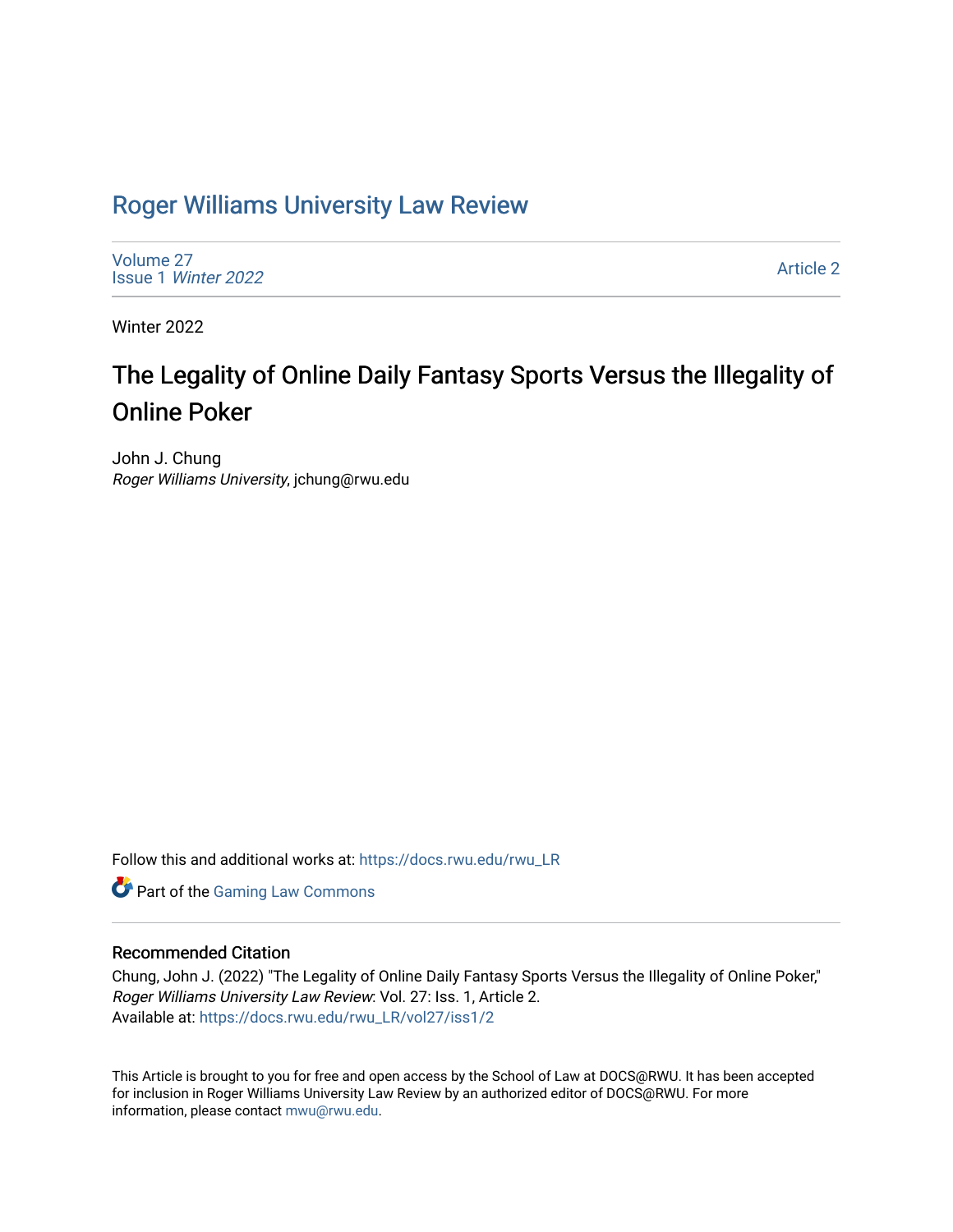# Articles

# **The Legality of Online Daily Fantasy Sports Versus the Illegality of Online Poker**

**John J. Chung\***

**INTRODUCTION** 

DraftKings is an online daily fantasy sports (DFS) website.1

1. According to its website:

1

<sup>\*</sup> Professor, Roger Williams University School of Law; B.A., Washington University (St. Louis); J.D., Harvard Law School.

DraftKings, Inc. is a leading skill-based DFS gaming destination for fans in North America and the UK to compete in single-day online games for cash and prizes across the largest variety of professional sports. DraftKings is the exclusive DFS partner of Major League Baseball, the National Hockey League, Major League Soccer, NASCAR and Ultimate Fighting Championship.

*Frequently Asked Questions: What is DraftKings?*, DRAFTKINGS, https://www.draftkings.com/help/faq [https://perma.cc/69KL-HNKX] (last visited Aug. 20, 2021). Many fantasy sports formats are based on season long results. For example, many NFL fantasy leagues are comprised of teams picked by players with the winner determined at the end of the season based on the results over the entire season (much like actual league play). Daily fantasy sports, by contrast, revolves around a single day's sporting events. *See DraftKings Form S-1 Registration Statement* 56, SEC. & EXCH. COMM'N (May 6, 2020), https://draftkings.gcs-web.com/static-files/40ca9f7a-af74-4669 a55e-0712f41a4266 [https://perma.cc/2EH6-2NRJ].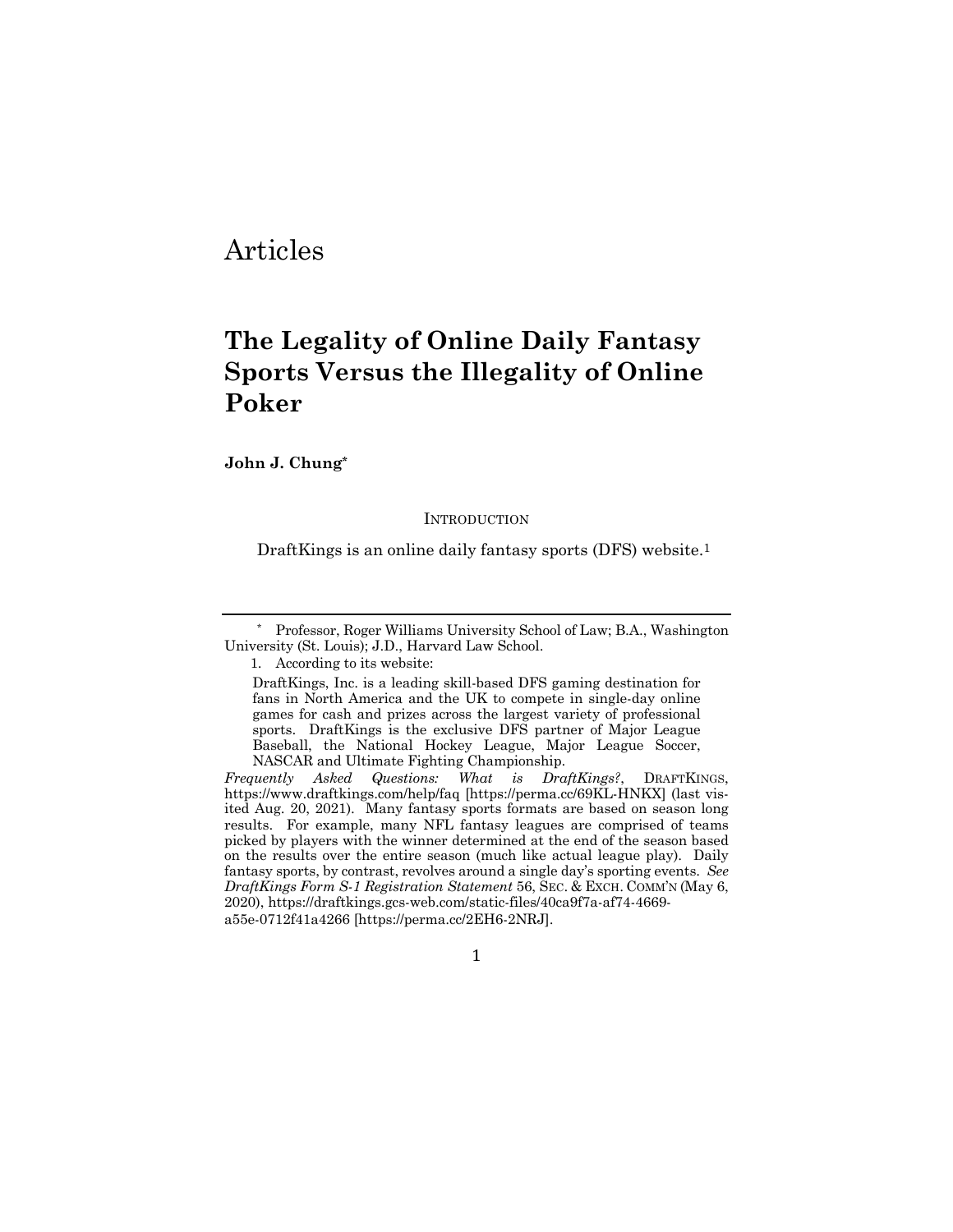It is a publicly traded corporation on the NASDAQ stock exchange.2 In DFS, each participant constructs a team of professional athletes and competes to see who can build the best-performing team.3 In many DFS games, there will be tens of thousands of participants, where the top-performing participants win cash prizes.<sup>4</sup> The top prize of one of its popular NFL games is \$1 million.5 According to its website, DraftKings is legal to play in all fifty states, but it is illegal for players in seven states to win cash prizes.6 DraftKings is big business; as of early December 2020, the market capitalization of DraftKings exceeded \$19.2 billion.7

4. Sam Shefrin, *Don't Play Before Reading This 2021 DraftKings Review!*, DAILY FANTASY CAFE (Jul. 22, 2021), https://www.dailyfantasycafe.com/draftkings-review [https://perma.cc/8YHB-7E52].

5*. Id.*

6*. Frequently Asked Questions: Where (location) can I play Daily Fantasy?*, DRAFTKINGS, https://www.draftkings.com/help/faq [https://perma.cc/ N6F2-PYUT] (last visited Aug. 25, 2021).

7*. DraftKings, Inc.*, GOOGLE FINANCE (Jul. 9, 2020), https://www.google.com/finance/quote/DKNG:NASDAQ?sa=X&ved=2ahUKE wj4tu7Wo7ftAhXvt1kKHdgTDHcQ3ecFMAB6BAgCEBE [https://perma.cc/ NZ9E-F8NF]. DraftKings and its major competitor FanDuel attempted to merge in 2017 but were blocked by federal authorities on antitrust grounds. *See* Diane Bartz, *FanDuel, DraftKings Scrap Troubled Merger*, REUTERS (July 13, 2017, 3:11 PM), https://www.reuters.com/article/us-fanduel-m-adraftkings/fanduel-draftkings-scrap-troubled-merger-idUSKBN19Y2KL [https://perma.cc/9KUD-NLQR].

<sup>2</sup>*. DraftKings Closes Business Combination and Will Begin Trading on the Nasdaq Stock Exchange*, DRAFTKINGS (Apr. 23, 2020), https://www.draftkings.com/about/news/2020/04/draftkings-closes-businesscombination-and-will-begin-trading-on-the-nasdaq-stock-exchange [https://perma.cc/U4SW-4FES].

<sup>3.</sup> In daily fantasy sports, participants are given a set budget to select their players. *See generally* Andrew J. Griffin, *A Fantastic Gamble: An Analysis of Daily Fantasy Sports Under the UIGEA and the Predominance Test*, 23 B.U. J. SCI. & TECH. L. 456, 467 (2017). In daily fantasy football, for example, a participant can select seven athletes and a team defense. *Id.* Each athlete and defense are assigned a particular dollar value, so participants must decide how to spend their budget to fill their roster with the best combination. *Id*. Daily fantasy sports differ from traditional season-long fantasy sports in that participants are given a chance to win every week, rather than at the end of a season. Nathaniel J. Ehrman, *Out of Bounds: A Legal Analysis of Pay-to-Play Daily Fantasy Sports*, 22 SPORTS L.J. 79, 81 (2015).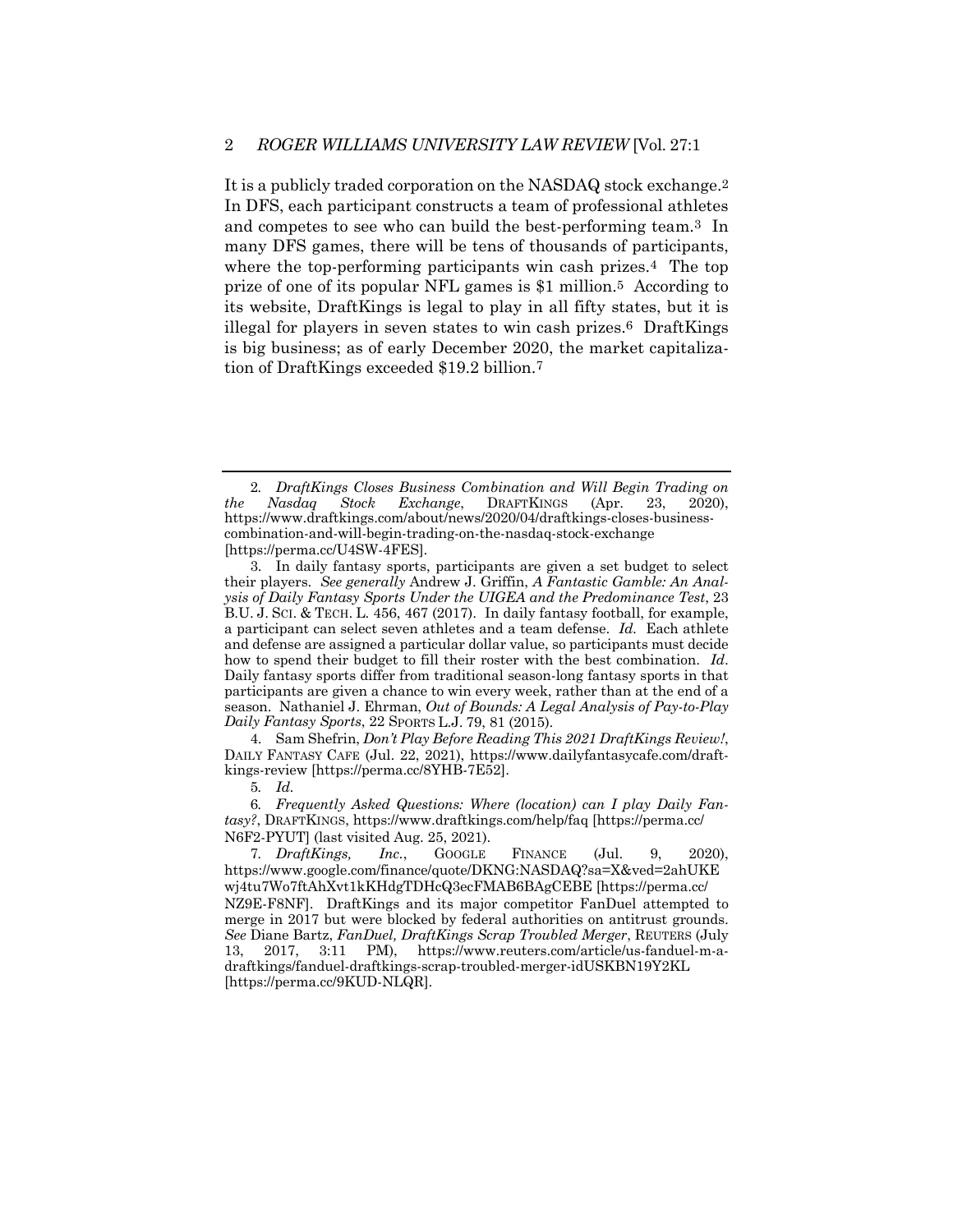#### 2022] *SPORTS LAW* 3

By contrast, online poker is of questionable legality.8 In broad terms, online poker is not legally permitted within the United States, and there are no multi-state online poker companies based in the United States.9 There are online poker sites rivaling DraftKings in terms of size and popularity, but they are based outside of the United States and its legal jurisdiction.10 For the most part, and in general, online poker is unavailable by law in the United States. Federal law severely restricts the legality of online poker, which is why the large online poker sites are based elsewhere.11 Both online fantasy sports and online poker are subject to federal law under the Unlawful Internet Gambling Enforcement Act of 2006.12 Additionally, state law governs both, and some states outlaw both.13 However, online daily fantasy sports are available in most states, while online poker is illegal in most states.14

For those unfamiliar with DFS and online poker, it would be reasonable to conclude there must be a principled distinction to explain the different treatment of the games. However, as this Article will explain, it is difficult to justify the disparity. The fundamental issue is based on a straightforward principle: games of chance or gambling are generally illegal, and games of skill are legal. Judging from this, it would be reasonable to assume that daily fantasy sports are games of skill and therefore legal, while poker is gambling and is illegal.15 This would seemingly make perfect sense as the basis for the different treatment of the two.

10*. See id.*

<sup>8</sup>*. See generally* Maurice VerStadig, *Legal Perspective: You're (Probably) Breaking the Law Playing Online Poker in the USA*, POKER NEWS (May 29, 2020), https://www.pokernews.com/news/2020/05/online-poker-usa-legal-update-37347.htm [https://perma.cc/M4PV-JDPN].

<sup>9</sup>*. See generally* Mo Nuwwarah, *10 Years After Black Friday: Where Poker's Been and Where it's Going*, POKER NEWS (Apr. 16, 2021), https://www.pokernews.com/news/2021/04/10-years-after-poker-black-friday-38989.htm [https://perma.cc/7FTU-5LQF].

<sup>11</sup>*. See id.* Hereinafter, references to "poker" refer to No-Limit Texas Holdem. For an explanation of this variant, *see* United States v. DiCristina, 886 F. Supp. 2d 164, 172–173 (E.D.N.Y. 2012).

<sup>12.</sup> 31 U.S.C. §§ 5361-5367.

<sup>13</sup>*. See* VerStadig, *supra* note 8.

<sup>14</sup>*. Compare id.*, *with* DRAFTKINGS*, supra* note 6.

<sup>15.</sup> DraftKings website emphasizes that it offers games of skill*.* DRAFTKINGS, *supra* note 1.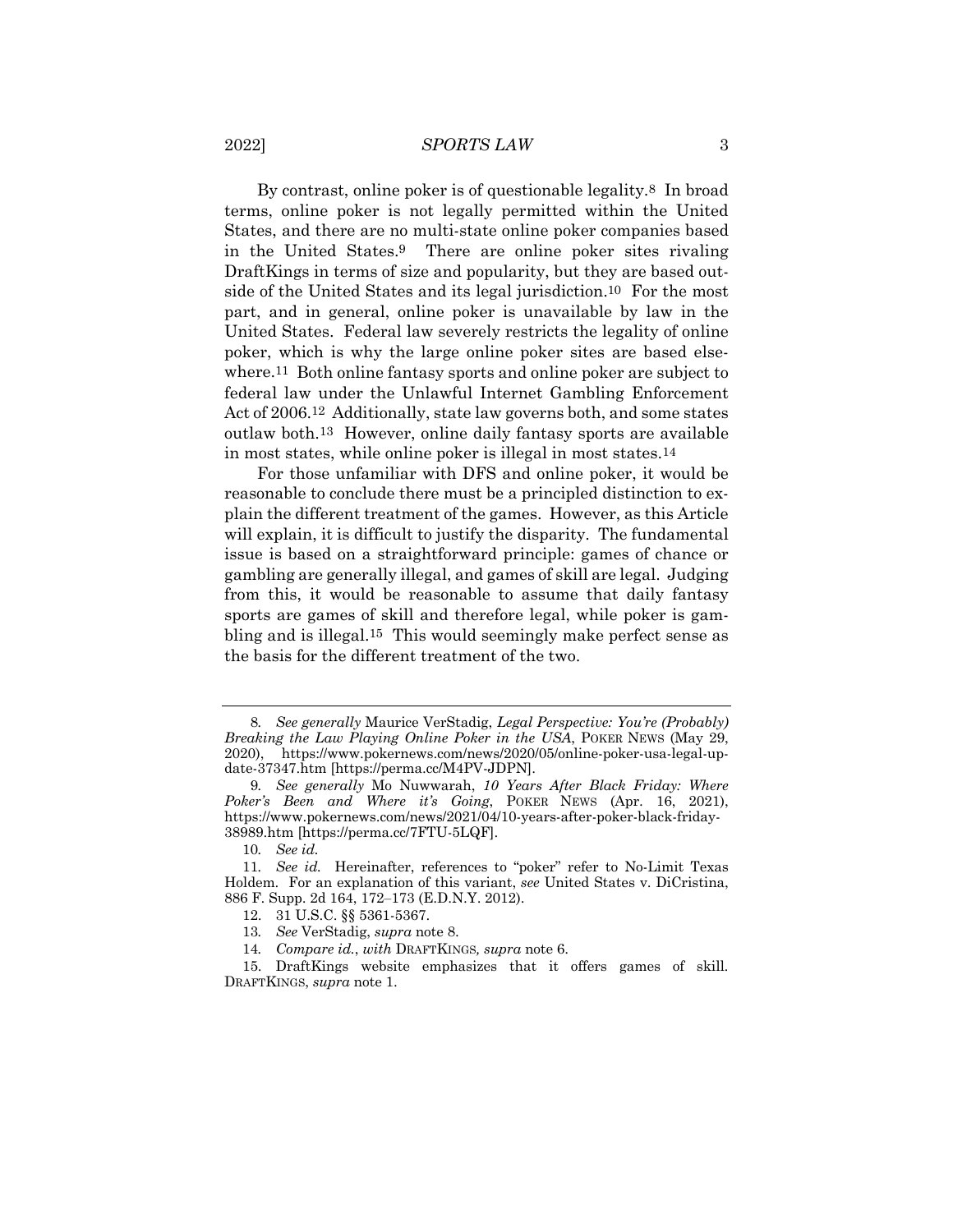# 4 *ROGER WILLIAMS UNIVERSITY LAW REVIEW* [Vol. 27:1

This Article intends to show that there is no legally material distinction between daily fantasy sports and online poker, since they both require luck and skill to win. Although it is unknowable whether skill or luck is the predominant factor, success in either game depends on a combination of the two. This Article will show that measuring luck and skill in DFS and online poker is next to impossible, and thus the legal distinction between DFS and poker should not be based on the assertion that one game involves more skill or luck than the other. So, if both games require luck and skill, why does the law treat two similar situations in such opposite ways?

Part I will address the law's disparate treatment of lawful and unlawful gambling. In general, games of chance are deemed to be unlawful gambling, while games of skill are lawful.16 However, the way the law attempts to determine the differences between the two, and the treatment of DFS and online poker highlights an inconsistency. Part II will discuss the Unlawful Internet Gambling Enforcement Act of 2006 (UIGEA), which plays a key role in the legal availability or unavailability of DFS and online poker. This part will explain how the UIGEA applies to DFS and online poker. The UIGEA is, in large part, the law that makes DFS generally legal and online poker generally illegal. Part III will explore the legal and factual distinctions between daily fantasy sports and online poker. This part will also illustrate how both games are played and discuss the role of skill versus luck in each game. For purposes of clarity, the individual playing the fantasy game will be called the "player." The professional athletes who play on the professional sports teams will be referred to as "athletes." Part IV will discuss whether the two games should be treated differently under the law, based on the comparisons between the two, as discussed in Part III. This part argues that the treatment of the two games should be the same due to their immaterial legal differences. Finally, Part V will bring this Article to conclusion.

<sup>16</sup>*. See DiCristina*, 886 F. Supp. 2d at 229–30; *see also* 18 U.S.C. § 1955(b)(4).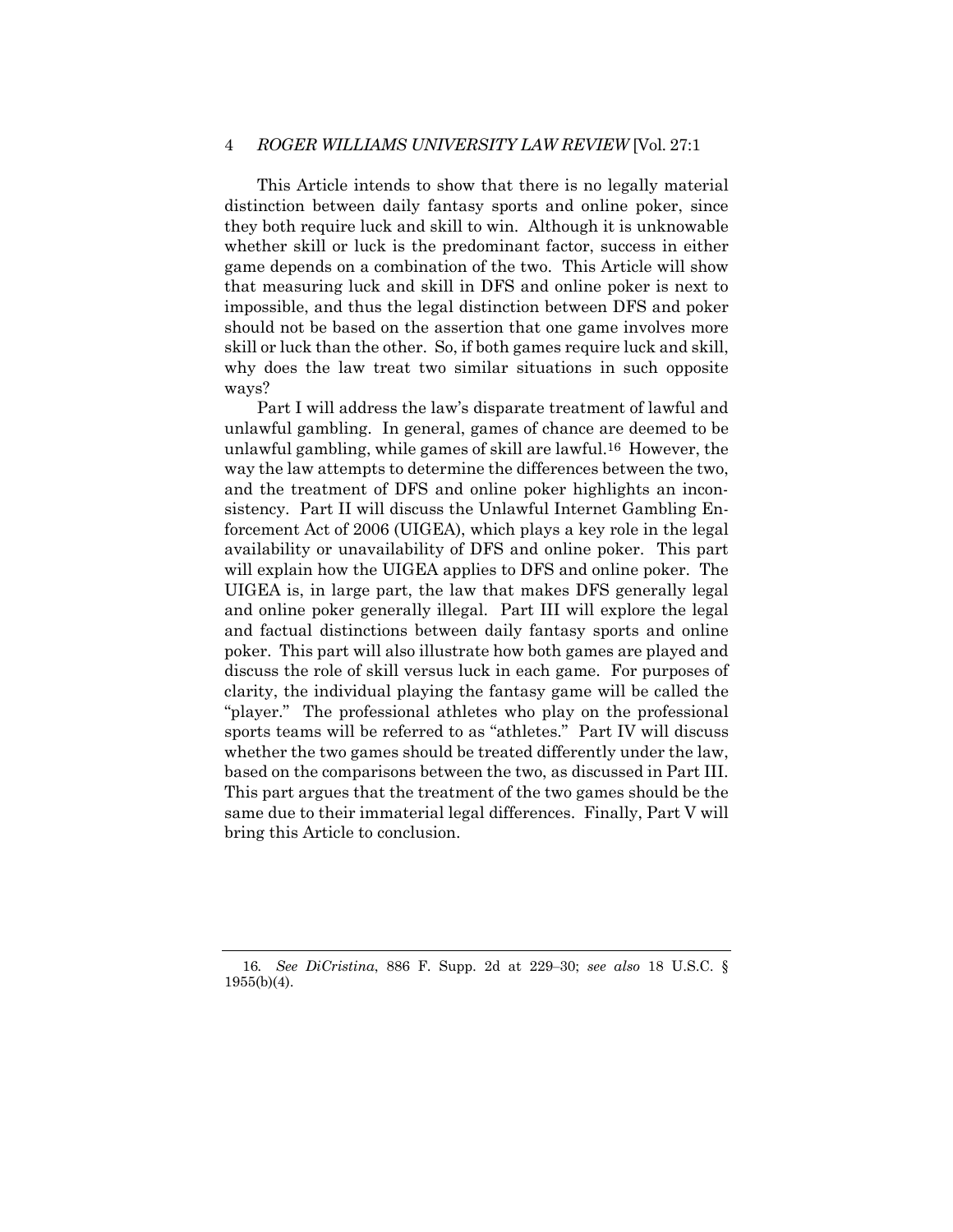# I. WHAT IS UNLAWFUL GAMBLING? GAMES OF CHANCE VERSUS GAMES OF SKILL

In general, playing for prizes in games of skill is legal, while playing for prizes in games of chance is illegal gambling.17 In many situations, the distinction between the two is difficult to draw. For example, a roulette wheel is a game of pure chance.18 The player has absolutely no control over the spin of the wheel or the landing of the roulette ball.19 In contrast, DFS requires a combination of luck and skill to win.20 The amount of luck or skill required marks the important legal distinction between legality and illegality. Even if a game involves some skill, if the outcome depends to a material degree on chance, it is deemed to be a game of chance.21 In

19*. Id.*

20*. Infra*, Part III.A.

The phrase "game of chance," it has been said, is not one long known in the law and having therein a settled signification. It is a game determined entirely or in part by lot or mere luck, and in which judgment, practice, skill, or adroitness have honestly no office at all, or are thwarted by chance; a game in which hazard entirely predominates

. . . . [F]or example, games with dice which are determined by throwing only, and those in which the throw of the dice regulates the play, or in which the hand at cards depends on a dealing with the face down, are games of chance. On the other hand, games of chess, checkers, billiards, and bowling are determined to be games of skill. This distinction has obtained in all jurisdictions where the definition of the term "game of chance" has been material under their statutory law. Throwing dice is purely a game of chance, and chess is purely a game of skill. But games of cards do not cease to be games of chance

<sup>17.</sup> *See* People v. Hunt, 616 N.Y.S. 2d 168, 169 (1994).

<sup>18.</sup> John Grochowski, *How to Play Roulette*, HOW STUFF WORKS (Feb. 18, 2021), https://entertainment.howstuffworks.com/how-to-play-roulette.htm [https://perma.cc/JCC3-WKQJ].

<sup>21</sup>*. Hunt*, 616 N.Y.S.2d at 169. One commenter noted, "No issue is more hotly contested than whether DFS contests are games of skill or games of chance." Jonathan Bass, *Flushed from the Pocket: Daily Fantasy Sports Businesses Scramble Amidst Growing Legal Concerns*, 69 SMU L. REV. 501, 510 (2016). However, nearly all human endeavors involve some element of chance. *See id*. The line between mostly skill or mostly chance is difficult to draw, and brings into question certain activities that are unquestionably legal. For example, some observers have noted the many similarities between sports betting and speculating in the stock market. *See* Patrick Feeney*, Turning Fantasy into Regulatory Reality: A New Approach to Daily Fantasy Sports Laws*, 40 COLUM. J.L. & THE ARTS 105, 108–09, 111 (2016). A case from 1926 attempted to draw the distinction between lawful games and gambling: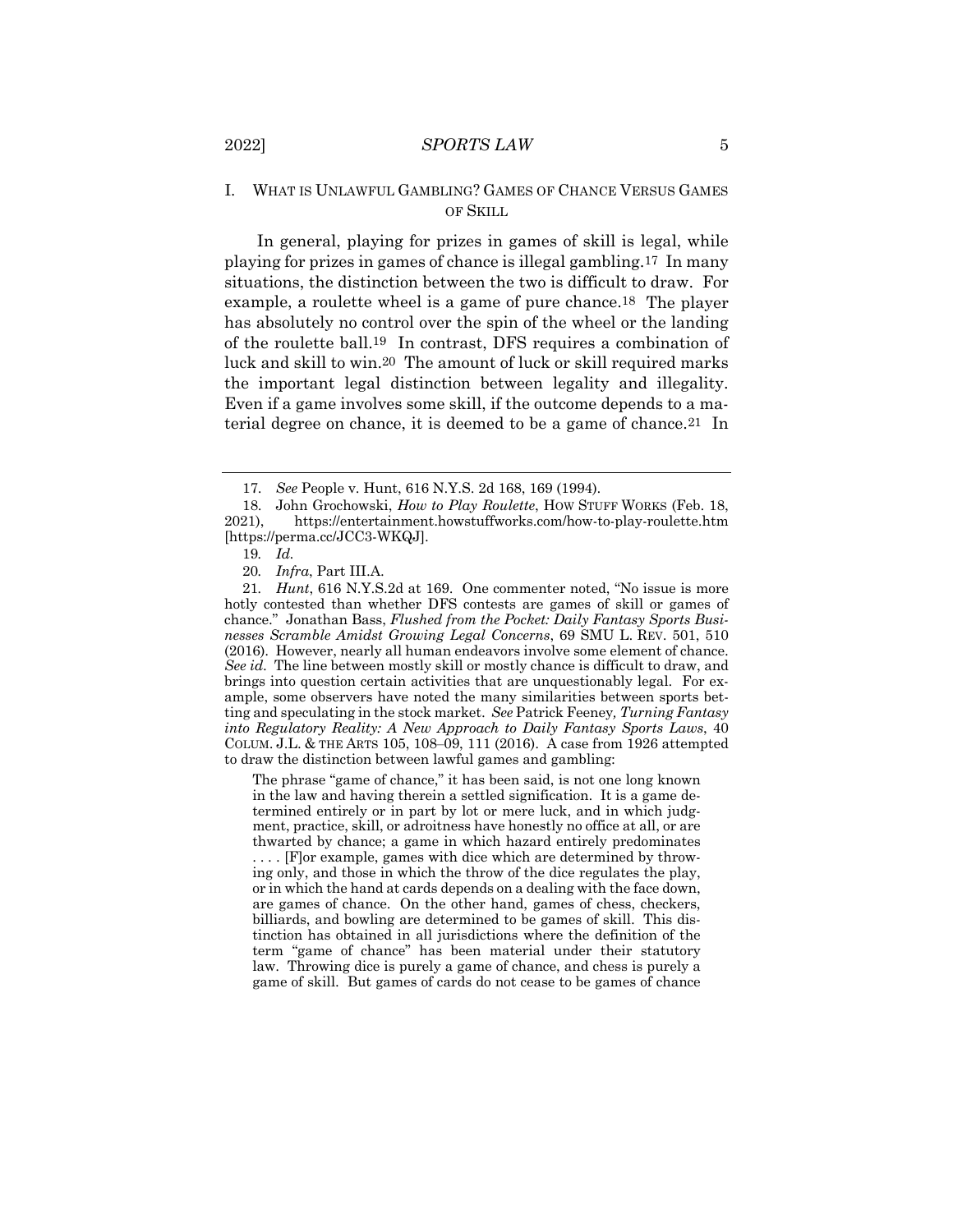the United States, the definition of gambling has mostly been left to state law.22 It is widely accepted that gambling consists of three elements: (1) a prize; (2) some degree of chance; and (3) consideration.23 The states employ a variety of tests to assess whether a game constitutes gambling; the most common test is known as the dominant (or predominant) factor test.24 Under this test, a game is not gambling if a player's skill is at least 51% responsible for the game's outcome.25 A second test is known as the material element test.26 Under this test, a game is deemed as gambling if there is more than a small amount of chance involved in the game.27 Chance is a material element even if the outcome of the game depends on less than 50% chance.28 A third test disallows any chance whatsoever in the game's outcome.29 A fourth test is known as the gambling instinct test, and prohibits activities that appeal to a player's desire to engage in gambling without regard to skill or chance.30

It is a difficult task for courts to determine the amount of luck versus skill in many games.31 Even though courts have arrived at conclusions regarding poker, it is too simplistic to conclude how much the game is the result of skill or luck. Even games indisputably considered to be games of skill involve an element of luck.32

because they call for the exercise of skill by the player, nor do games of billiards cease to be games of skill because at times . . . their result is determined by some unforeseen accident, usually called "luck." The test of the character of the game is not whether it contains an element of chance of an element of skill, but which of these is the dominating element that determines the result of the game.

Utah State Fair Ass'n v. Green, 249 P. 1016, 1019–1020 (Utah 1926).

<sup>22</sup>*. See* John T. Holden et al., *Regulatory Categorization and Arbitrage: How Daily Fantasy Sports Companies Navigated Regulatory Categories Before and After Legalized Gambling*, 57 AM. BUS. L.J. 113, 130 (2020).

<sup>23</sup>*. Id*.

<sup>24</sup>*. Id*.

<sup>25</sup>*. Id*.

<sup>26</sup>*. Id*.

<sup>27</sup>*. Id*.

<sup>28</sup>*. Id*.

<sup>29</sup>*. Id*.

<sup>30</sup>*. Id*. at 131.

<sup>31</sup>*. Cf.* United States v. DiCristina, 886 F. Supp. 2d 164, 231 (E.D.N.Y. 2012).

<sup>32</sup>*. Infra*, Part III.B.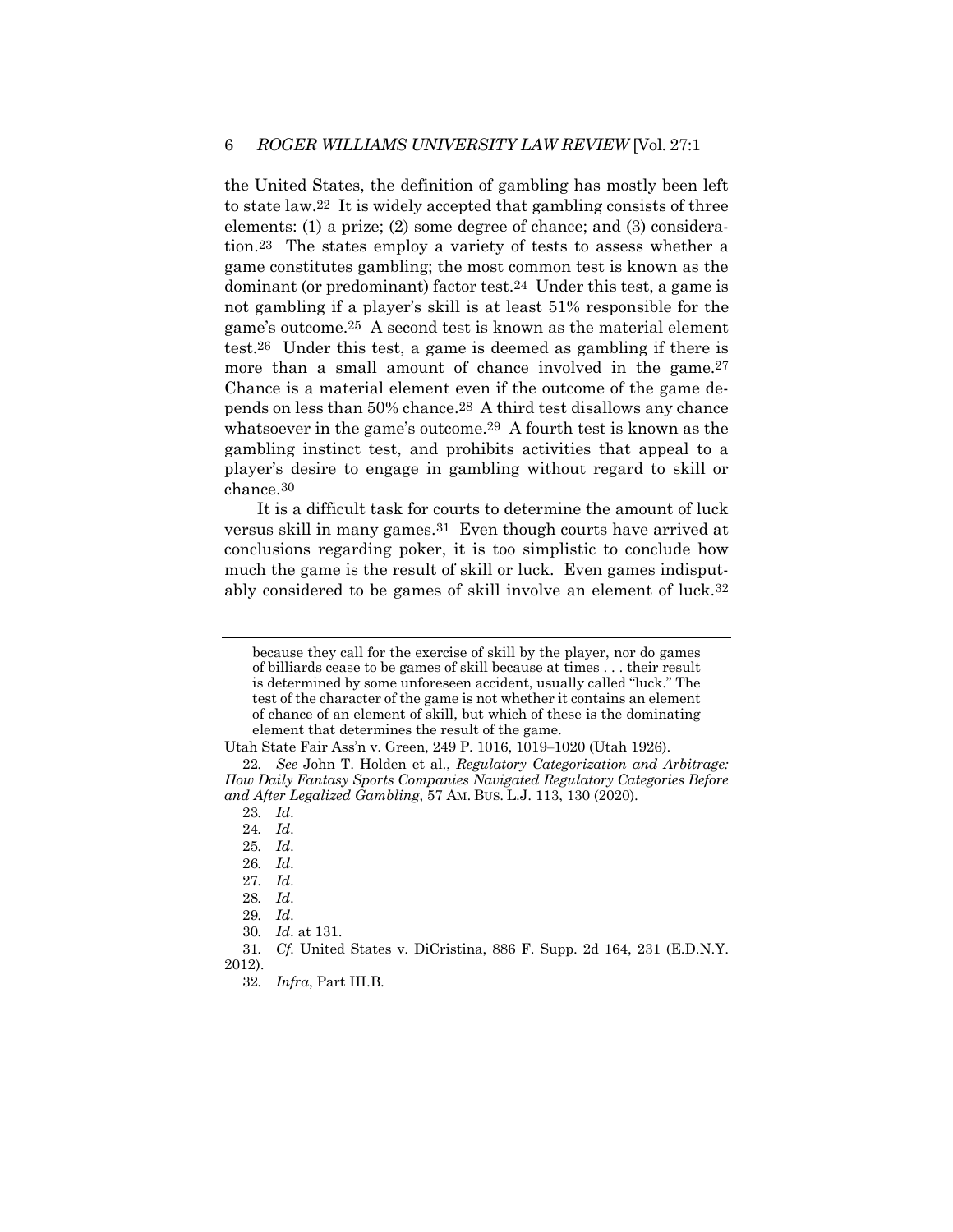For example, chess is acknowledged as an example of a pure game of skill. Each player is in complete control of how he or she plays the game. However, in a match between two equally skilled players, what if one player is suffering the effects of food poisoning the night before, and is unable to play at his or her best? Would it be accurate to say that the player was unlucky to have suffered the ailment right before the match, or that the other player was lucky to be scheduled in a match that occurred right after the opponent's food poisoning?

In a more attenuated example, a law student's ability to get a job after graduating is a matter of skill. Jobs are not assigned by lottery or the spin of a wheel. In the past year, however, many students who obtained job offers through skill had the offers rescinded due to the COVID-19 pandemic.33 Does that mean a legal career is dependent on luck, and this generation was dealt a bad hand? Prevailing thought views career success as a matter determined by individual skill, but how does this view reconcile the harm caused by an unpredicted event like Covid? Are students less skillful because they lost a job offer due to Covid? The point here is that most, perhaps all, human endeavors involve an amount of luck in addition to skill. Yet, we believe that life is neither one big gamble nor that all successes and failures are entirely within our control. As it happens, teasing out and quantifying the relative proportions of luck and skill that success or failure in any endeavor depends on is an extremely difficult analytical task, which is inherent in classifying DFS and online poker as legal versus illegal games.

# II. THE UIGEA AND ITS APPLICATION TO ONLINE DFS AND ONLINE POKER

# A. *The History and Purpose of the UIGEA*

The UIGEA was signed into law on October 13, 2006, and subjected payment processors conducting business with customers in the United States to criminal liability for the funding of unlawful

<sup>33</sup>*. See* Francis Boustany & Sara Lord, *ANALYSIS: Lawyer Jobs Dropped Again in Q1, But There Is Hope*, BLOOMBERG LAW (Apr. 14, 2021, 5:00 AM), https://news.bloomberglaw.com/bloomberg-law-analysis/analysis-lawyer-jobsdropped-again-in-q1-but-there-is-hope [https://perma.cc/9QL2-LQE6].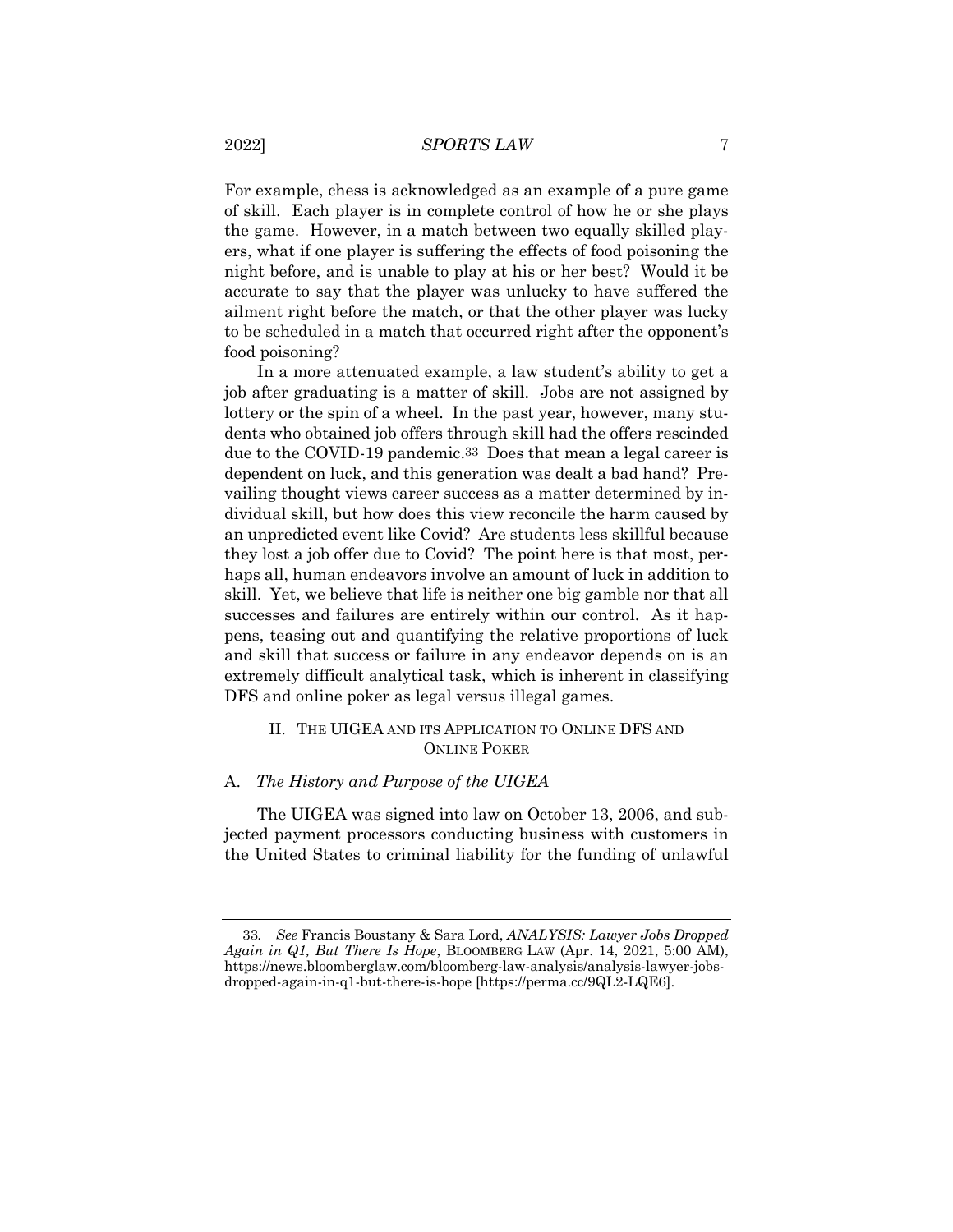internet gambling.34 The general purpose of the UIGEA was to ban "unlawful internet gambling,"35 but its stated purpose was "to prevent the use of certain payment instruments, credit cards, and fund transfers for unlawful internet gambling, and for other purposes."36 The UIGEA accomplished its goal by targeting financial institutions and preventing them from processing transactions involving unlawful internet gambling.37 However, the UIGEA did not target individual gamblers38 and did not even criminalize or define gambling. The legality or illegality of any activity as gambling is left to state law;39 the UIGEA did not define what constitutes gambling or criminalize it.40 Whether an activity counts as "unlawful internet gambling" depends on whether an unlawful "bet" or "wager" is involved, as those terms are defined.41

## B. *The UIGEA and Daily Fantasy Sports*

DraftKings claims that its operations are legal based on an exemption under the UIGEA.<sup>42</sup> Specifically,  $\S 5362(1)(E)(ix)$  excludes

<sup>34</sup>*. See* Marc Edelman, *Navigating the Legal Risks of Daily Fantasy Sports: A Detailed Primer in Federal and State Gambling Law*, 2016 U. ILL. L. REV. 117, 122-23 (2016); *see also* Joshua Shancer, *Daily Fantasy Sports and the Clash of Internet Gambling Regulation*, 27 DEPAUL J. ART, TECH. & INTELL. PROP. L. 295, 301 (2017).

<sup>35.</sup> 31 U.S.C. § 5361(a)(4).

<sup>36.</sup> H.R. 4411, 109th Cong. (2006).

<sup>37</sup>*. See* Brandon P. Rainey, *The Unlawful Internet Gambling Enforcement Act of 2006: Legislative Problems and Solutions*, 35 J. LEGIS. 147, 149 (2009).

<sup>38</sup>*. Id*.

<sup>39</sup>*. Id*.; *see* James Romoser, *Unstacking the Deck: The Legalization of Online Poker*, 50 AM. CRIM. L. REV. 519, 521 (2013).

<sup>40</sup>*. See* Elizabeth Steyngrob, *Real Liabilities for Fantasy Sports: The Modern Inadequacies of Our Archaic Legal Framework*, 18 U. PA. J. BUS. L. 1207, 1225 (2016).

<sup>41.</sup> 31 U.S.C. § 5362(1)(A)-(D).

<sup>42</sup>*. Where Can You Play DraftKings Daily Fantasy Sports?*, DRAFTKINGS, https://www.draftkings.com/where-is-draftkings-legal#:~:text=Federal% 20law%20specifically%20exempts%20fantasy,Gambling%20Enforcement% 20Act%2C%20or%20UIGEA.&text=DraftKings%20monitors%20new%20deve lopments%20and,any%20jurisdiction%20where%20it%20operates [https:// perma.cc/FH68-62NQ] (last visited Aug. 25, 2021). Other relevant federal laws to daily fantasy sports include the Interstate Wire Act of 1964 and the Illegal Gambling Business Act of 1970. *See* John T. Holden & Marc Edelman, *A Short Treatise on Sports Gambling and the Law: How America Regulates its Most Lucrative Vice*, 2020 WIS. L. REV. 907, 950–953 (2020); Brendan Conley, *How*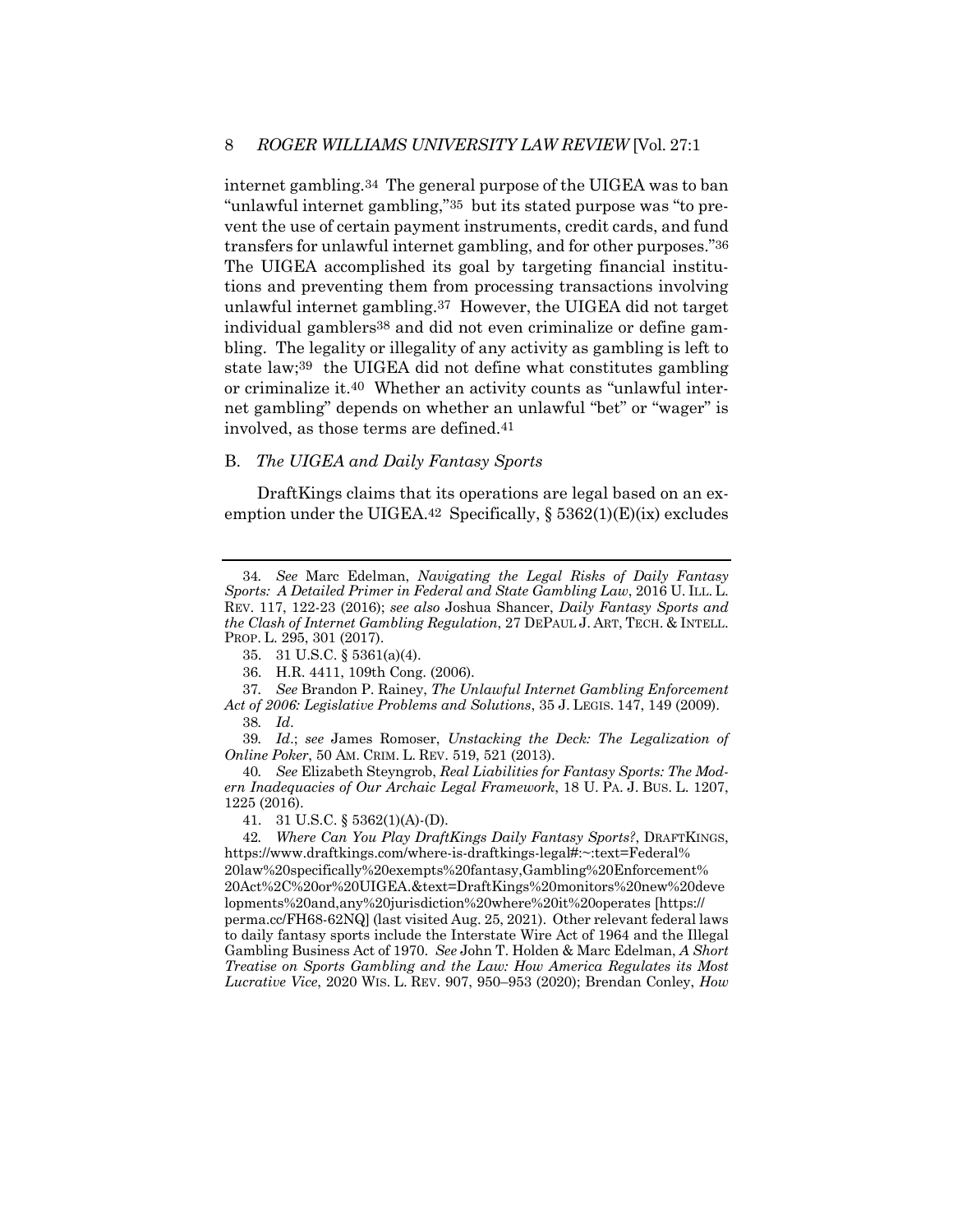"fantasy or simulation sports game[s]" from the definition of a "bet" or "wager."43 However, this language does not explicitly legalize online daily fantasy sports because the UIGEA merely prohibits the financial processing of payments involving unlawful internet gambling.44 In other words, the UIGEA does not explicitly state that

[A] person to sponsor, operate, advertise, or promote, pursuant to the law or compact of a governmental entity, a lottery, sweepstakes, or other other betting, gambling, or wagering scheme based, directly or indirectly (through the use of geographical references or otherwise), on one or more competitive games in which amateur or professional athletes participate, or are intended to participate, or on one or more performances of such athletes in such games.

28 U.S.C. § 3702(2). However, PASPA was ruled unconstitutional by the Supreme Court in 2018. Murphy v. Nat'l Collegiate Athletic Ass'n, 138 S. Ct. 1461, 1478 (2018); John T. Holden et al., *supra* note 22, at 114; Lars A. Peterson, *The Winning Lineup: Framework for Federal Regulation of Daily Fantasy Sports*, 80 U. PITT. L. REV. 729 (2019); *see also* John A. Fortunato, *Legal Consistency in Sports Gambling: Can Antitrust Law and Understanding Sponsorship Provide a Legal Path for States to Permit Wagering on Sports Games*, 5 ARIZ. SPORTS & ENT. L.J. 219, 254 (2016).

In *Murphy*, Justice Alito wrote:

The PASPA provision at issue here – prohibiting state authorization of sports gambling – violates the anti-commandeering rule. That provision unequivocally dictates what a state legislature may and may not do. And this is true under either our interpretation or that advocated by respondents and the United States. In either event, state legislatures are put under the direct control of Congress. It is as if federal officers were installed in state legislative chambers and were armed with the authority to stop legislators from voting on any offending proposals. A more direct affront to state sovereignty is not easy to imagine.

*Murphy*, 138 S. Ct. at 1478. *See generally* John T. Holden, *Prohibitive Failure: The Demise of the Ban on Sports Betting*, 35 GA. ST. U. L. REV. 329 (2019). This ruling by the Supreme Court removed a major hurdle for the legal operation of daily fantasy sports businesses such as DraftKings and cleared the way for the expansion of the business to what it is today. Holden & Edelman, *supra*, at 924.

43. 31 U.S.C. § 5362(1)(E)(ix).

44. Kate Lowenhar-Fisher & Greg Gemignani, Introduction, *W. Bruce Lunsford Academy Symposium on the New Era of Gaming Law*, 42 N. KY. L. REV. 419, 420 (2015); Jeffrey Standen*, The Special Exemption for Fantasy Sports*, 42 N. KY. L. REV. 427, 430 (2015); *see* 31 U.S.C. § 5363.

*the Rise of the Daily Fantasy Sports Industry Can Catalyze the Liberalization of Sports Betting Policies in the United States*, 66 BUFF. L. REV. 715, 734 (2018). The Professional and Amateur Sports Protection Act of 1992 (PASPA) was, at one time, relevant. It prohibited: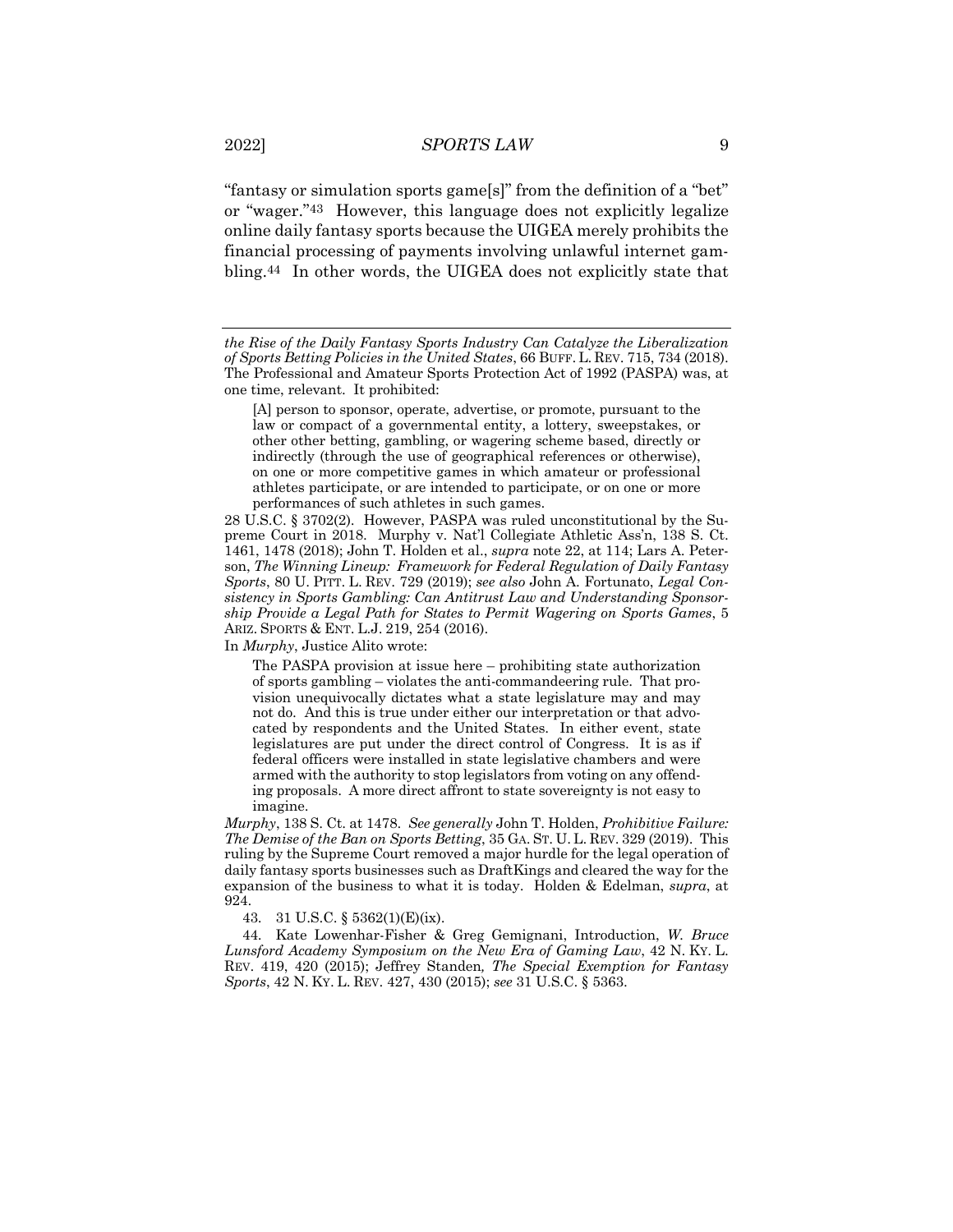daily fantasy sports is legal.45 It states that it is illegal to process financial transactions involving unlawful internet gambling, and it exempts fantasy sports from the definition of unlawful internet gambling.46 At most, the UIGEA provides implicit support for DFS legality.47 This gives rise to the question as to how and why the exemption for fantasy sports was included in the UIGEA. The UIGEA exempts other activities from its application, but the exemption for fantasy sports is unlike the other exemptions, which are designed to exclude certain financial transactions.48 The other exemptions address matters relating to the capital investment, banking, insurance markets, and to tribal gaming and pari-mutuel horseracing.<sup>49</sup> The inclusion of fantasy sports is "anomalous" compared to these other exemptions.50

The answer is shrouded in uncertainty because there is no apparent record from which an answer can be found. Congress approved the UIGEA on September 14, 2006,51 but debate over its provisions commenced approximately ten years earlier.52 In 1998, Congress, for the first time, included the language exempting fantasy sports to the proposed UIGEA.53 The first testimony regarding fantasy sports also occurred in 1998 when a representative of the Major League Baseball Players' Association (MLBPA) testified in favor of fantasy sports before the House Judiciary Committee.54 MLBPA's representative testified again in 1999 before a Senate Judiciary Subcommittee.55 Between 2001 and 2006, there were few references to fantasy sports in Congressional hearings.56 However, it is unclear whether the MLBPA was the principal lobbying force behind the inclusion of fantasy sports. Scholarly research discusses

56*. Id*. at 107.

<sup>45.</sup> Standen*, supra* note 44, at 430.

<sup>46</sup>*. See* § 5363.

<sup>47.</sup> Standen*, supra* note 44, at 430.

<sup>48</sup>*. Compare* § 5362(1)(E)(i)-(viii), *with* § 5362(1)(E)(ix).

<sup>49.</sup> Standen, *supra* note 44, at 435–46.

<sup>50</sup>*. Id*. at 435.

<sup>51</sup>*. See* John T. Holden, *The Unlawful Internet Gambling Enforcement Act and the Exemption for Fantasy Sports*, 28 J. LEGAL ASPECTS SPORT 97, 101 (2018).

<sup>52</sup>*. Id*. at 103.

<sup>53</sup>*. Id*. at 110.

<sup>54</sup>*. Id*. at 104.

<sup>55</sup>*. Id*. at 105.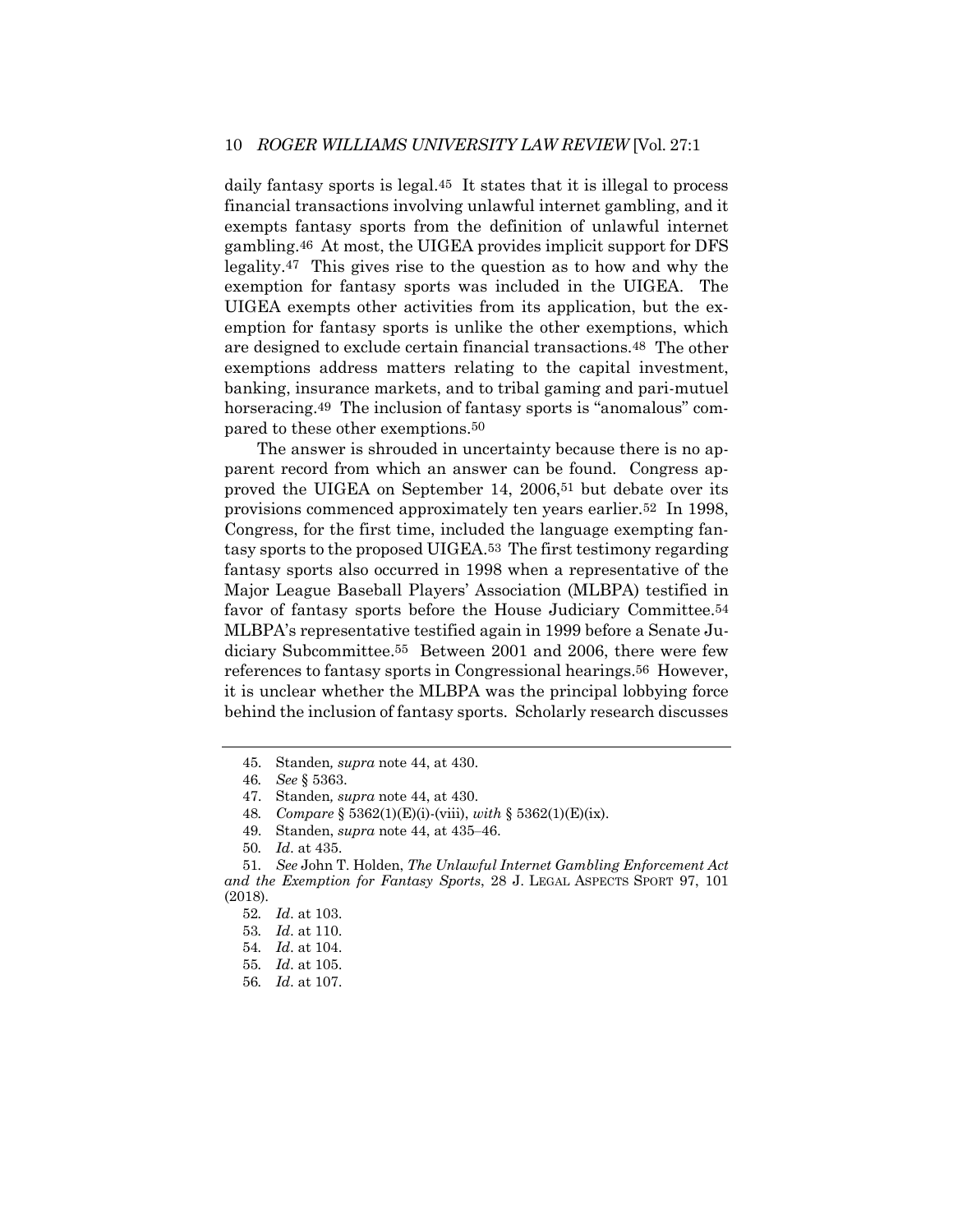the possibility of other proponents.57 The record is unclear as to who was the primary force in the push for inclusion of fantasy sports, and it is also unclear as to why it was included. In addition to its uncertain origins, the intended effect of the fantasy sports exemption is confusing. The reason is because in 2006, when Congress passed the UIGEA, DFS did not exist.58 The phrase "daily fantasy sports" may have not been invented until a year later.59 The record suggests that the drafters of the legislation were not considering DFS when drafting the language.60

DFS platforms are required to comply with federal and state laws.61 With respect to state law, DFS's legality depends on whether the state legislature deems DFS to be a game of skill or chance.62 A key rationale for the legality of DFS is the argument that winning outcomes reflect the relative knowledge and skill of the players, and are determined predominantly by the statistical results of individual athletes' performance over relevant time periods.63 In other words, the winners will tend to be players who have a better mastery of the statistical records of individual athletes. However, this may not be the only skill involved.64 Success may also depend on devising algorithms to compile hundreds of line-ups and entering all of them with the confidence that one or more of the hundreds of entries will win big prize money.65

<sup>57</sup>*. E.g., id*. at 112.

<sup>58</sup>*. See* Mark Dourmashkin, *Examining the Legalization of Daily Fantasy Sports*, 25 CATH. U. J.L. & TECH. 414, 426 (2017); *see also* Alicia Jessup, *21st Century Stock Market: A Regulatory Model for Daily Fantasy Sports,* 28 J. LEGAL ASPECTS SPORT 39, 45 (2018).

<sup>59</sup>*. See* Marc Edelman, *Navigating the Legal Risks of Daily Fantasy Sports: A Detailed Primer in Federal and State Gambling Law*, 2016 U. ILL. L. REV. 117, 143 (2016).

<sup>60.</sup> Ashly Menard, *"Follow the Money and the Laws Will Follow": State Legislative Solutions to Daily Fantasy Sports*, 33 SYRACUSE J. SCI. & TECH. L. 101, 109 (2017); *see also* Robert Shawhan, *Legalizing Federal Sports Gambling Laws: You Got to Know When to Hold'em*, 40 HASTINGS COMM. & ENT. L.J. 41, 52 (2018).

<sup>61</sup>*. See* Edelman, *supra* note 59, at 129.

<sup>62</sup>*. Id*. at 130.

<sup>63</sup>*. See* Fortunato, *supra* note 42, at 258k.

<sup>64</sup>*. Infra*, Part III.A.

<sup>65</sup>*. See* Elizabeth Steyngrob, *Real Liabilities for Fantasy Sports: The Modern Inadequacies of Our Archaic Legal Framework*, 18 U. PA. J. BUS. L. 1207, 1220 (2016).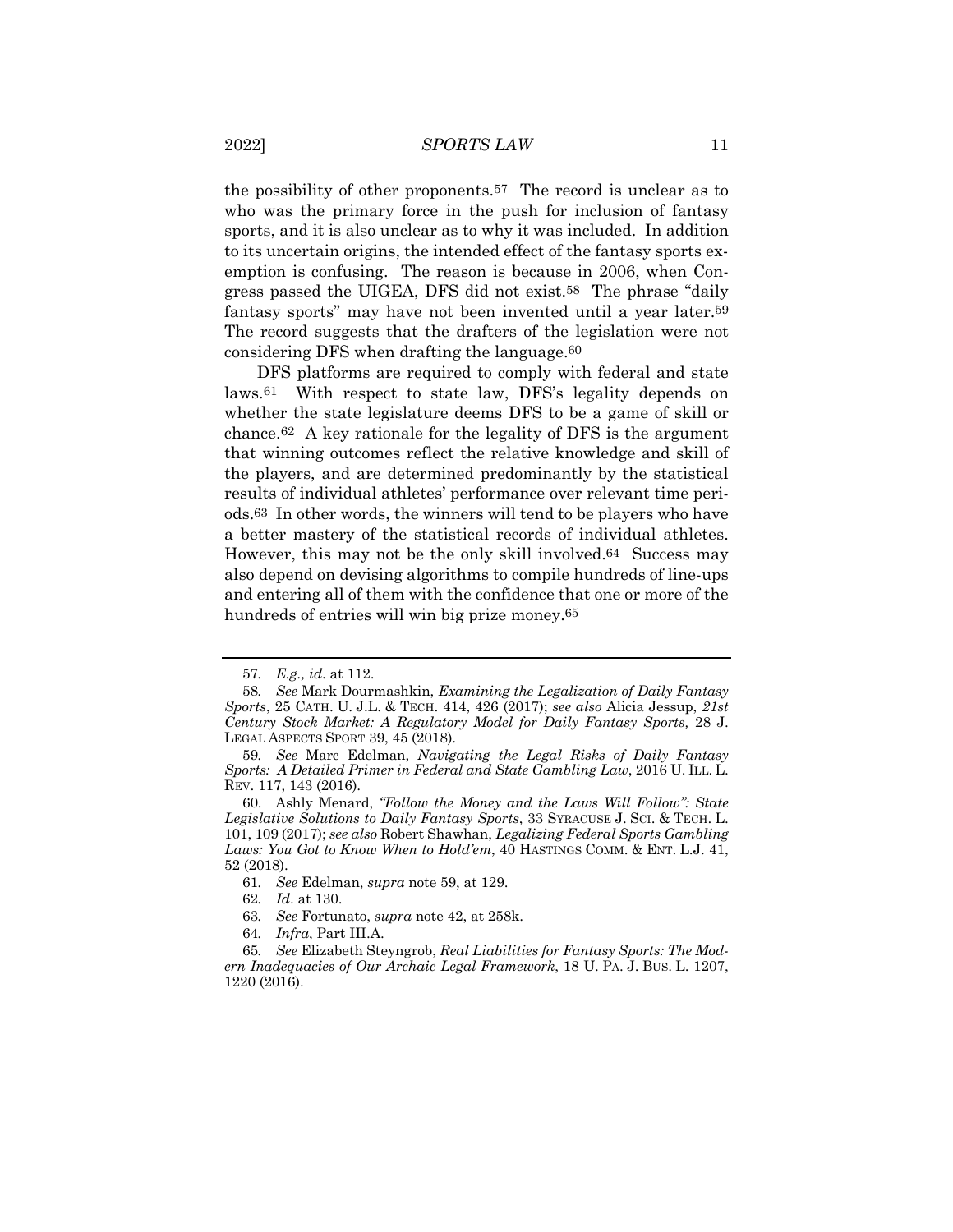# 12 *ROGER WILLIAMS UNIVERSITY LAW REVIEW* [Vol. 27:1

#### C. *The UIGEA and Online Poker*

In contrast to the treatment of DFS, the effect of the UIGEA was to effectively make online poker illegal.<sup>66</sup> On April 15, 2011, federal prosecutors invoked the UIGEA (and other federal statutes) to shut down online poker sites in the United States, a day known to poker players as "Black Friday."67 Before then, online poker was widely played and the market was dominated by sites like PokerStars, PartyGaming, and Full Tilt Poker.68 Even after the UIGEA was enacted, online poker continued to grow, since the UIGEA did not actually make online gambling illegal, but rather regulated payment methods with respect to illegal gambling.69 Post-UIGEA, PokerStars became the biggest online poker company in the world.70 Its only serious competition was Full Tilt Poker, which decided to keep offering online poker in the United States as well.71 By 2010, PokerStars was generating about \$500 million in annual profits and \$1.4 billion in revenue.72 On Black Friday, federal prosecutors shut down online poker sites and indicted their owners for violations of the UIGEA and other criminal statutes.73 All the defendants pled guilty, paid fines, or served prison sentences.74 The next day, the widespread availability of legal online poker in America came to a screeching halt.75 Today, poker is largely unavailable in the United States, except in a small number of states that have legalized it.76 Americans can also access some offshore poker sites, assuming the sites will accept them, and

<sup>66</sup>*. See* Shawhan, *supra* note 60, at 52.

<sup>67</sup>*. A Throwback to Black Friday and Its Consequences*, CARD PLAYER (June 15, 2020), https://www.cardplayer.com/poker-news/25026-a-throwbackto-black-friday-and-its-consequences [https://perma.cc/8SY7-MCNW].

<sup>68</sup>*. See* Nathan Vardi, *The Incredible Rise Of PokerStars Cofounder Isai Scheinberg—And His Surrender To Federal Agents*, FORBES (Jan. 24, 2020, 2:08 PM), https://www.forbes.com/sites/nathanvardi/2020/01/24/the-incredible-rise-of-pokerstars-cofounder-isai-scheinbergand-his-surrender-to-federalagents/?sh=257fa3544fb0 [https://perma.cc/83JV-WSMU].

<sup>69</sup>*. Id*.

<sup>70</sup>*. Id*.

<sup>71</sup>*. Id*.

<sup>72</sup>*. Id*.

<sup>73</sup>*. Id*.

<sup>74</sup>*. Id*.

<sup>75</sup>*. Id.*

<sup>76.</sup> CARD PLAYER, *supra* note 67.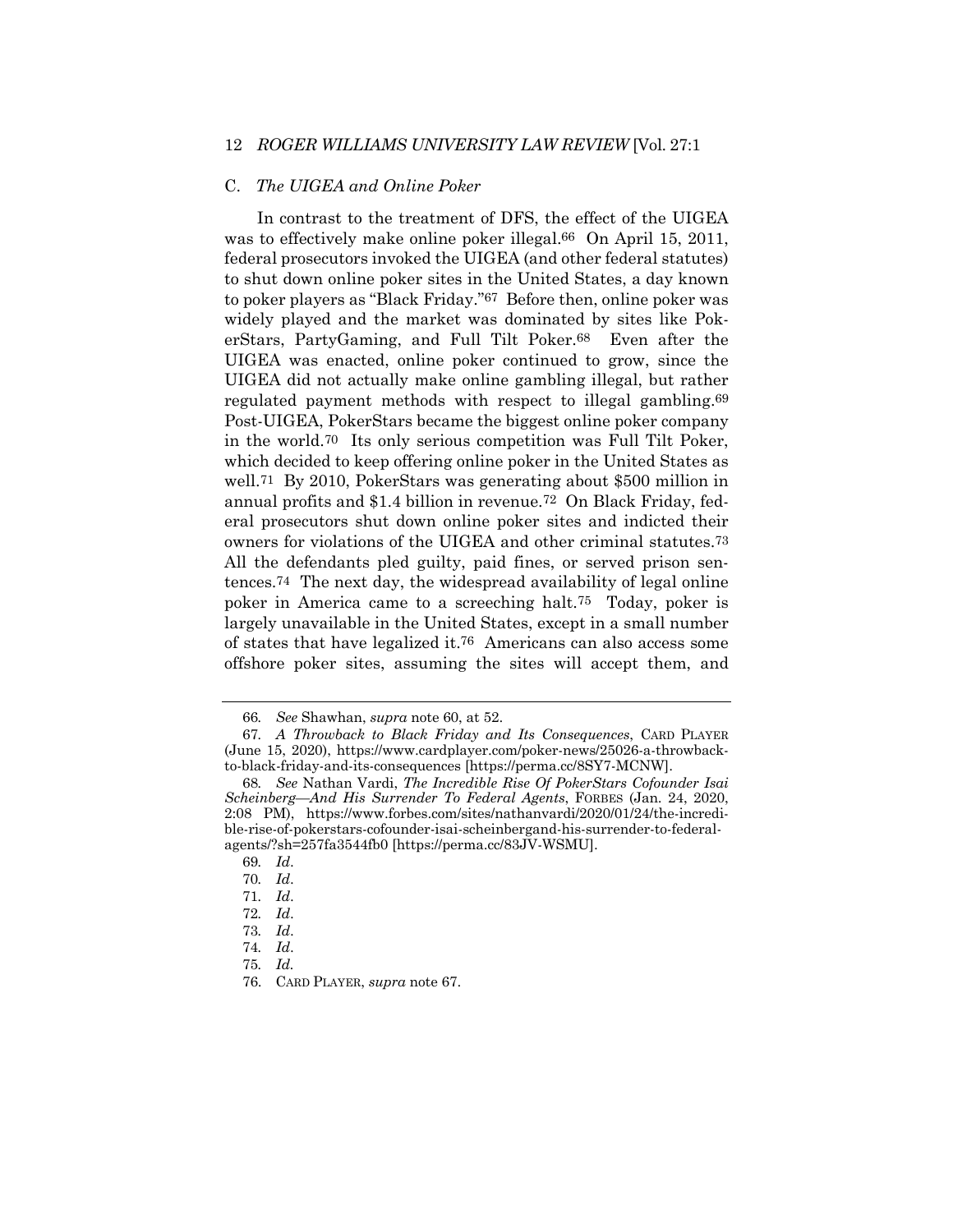assuming American players are willing to take the risk of placing their money on foreign sites.77

#### III. WHAT IS THE LEGAL DIFFERENCE BETWEEN DFS AND POKER?

The lay understanding as to why DFS and poker are treated differently is that that DFS are predominantly a game of skill, while poker is predominantly a game of chance.<sup>78</sup> However, there appear to be no conclusive rulings establishing this distinction, and there appear to be no legislative findings either. Moreover, it may not even be possible to arrive at findings of fact or conclusions of law on the issue. How much of success in DFS is due to luck versus skill? How much in poker? Subparts A and B intend to show that the answer may be incalculable or unknowable.

#### A. *Are DFS Games of Skill or Chance?*

For illustrative purposes, this subpart will explore the question of whether DFS are games of skill or luck with respect to American football or National Football League (NFL)-related DFS games. DraftKings offers several types of NFL fantasy games, which demand different required buy-in amounts.79 For example, for a buyin of twenty dollars, a player can enter a competition with total prize money of \$3.5 million, and the top finisher winning \$1 million.80 In the "Classic" format, players must select athletes of different positions from teams that are playing that day.81 Multiple

81*. Rules & Scoring*, DRAFTKINGS, https://www.draftkings.com/help/

<sup>77</sup>*. See Online Poker Sites by Country/Region*, POKER SITES, https://www.pokersites.com/country/ [https://perma.cc/LHN4-B2BR] (last visited Aug. 20, 2021).

<sup>78</sup>*. See* United States v. DiCristina, 886 F. Supp. 2d 164, 195, 196 (E.D.N.Y. 2012).

<sup>79.</sup> Chet Gresham, *Beginner NFL DFS: Game Types*, DRAFTKINGS NATION (June 20, 2020), https://dknation.draftkings.com/2020/6/10/21285500/dailyfantasy-sports-nfl-dfs-beginner-definitions-glossary-game-types-classic-showdown-tiers [https://perma.cc/8SGM-S6X4]; *Types of DraftKings Daily Fantasy Football Contests*, BEST BET USA (Sept. 24, 2015), https://bestbetusa.com/sports/nfl/types-of-draftkings-daily-fantasy-football-contests/ [https://perma.cc/ANY4-WMEQ].

<sup>80.</sup> Bryan Mears, *What Makes a Winning Millionaire Maker Lineup on DraftKings?*, FANTASY FOOTBALL LABS (Sept. 5, 2018), https://www.fantasylabs.com/articles/draftkings-fantasy-football-millionaire-maker-dfs-lineuptrends-2018/ [https://perma.cc/MLK4-6R5C].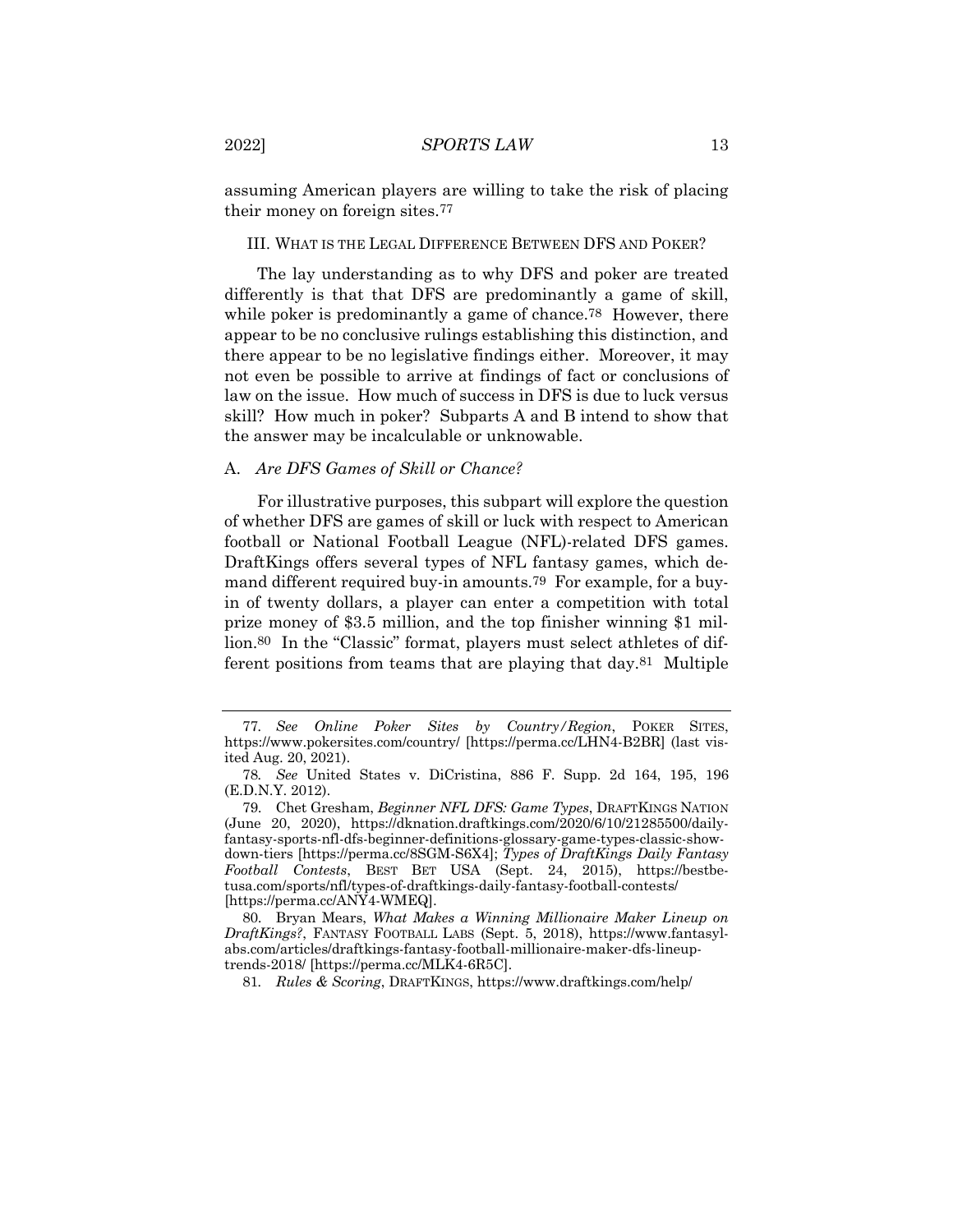players may draft the same athlete.82 Each athlete is assigned a value, and the total value of all the athletes selected cannot exceed the player's "salary cap."83 The athletes that the player selects earn points based on their in-game performance that contribute to the player's total score for the competition.84 The players with the highest combined score win cash prizes at the end of the competition.85

The skill involved requires knowing the athletes and picking the best combination within the "salary cap" constraint.86 The salary cap makes it impossible to pick the best athlete at each position, so the player must make informed decisions on which athletes are under or overvalued.87 Thus, a player must determine the potential points an athlete may earn in relation to his cost.88 A player may pick the most expensive quarterback based on past performance of high scores, but this leaves less money under the "salary cap" to acquire high-performing athletes in other positions.89 Thus, picking a prize-winning team requires nuance and a sense of who will provide the most value.90 Selecting athletes for value can also be influenced by the athlete's opponent; a player may select an athlete on a team facing a weak defense with the knowledge that the athlete will likely have a good performance, or select a team defense when the opposing team's offense is ineffective.<sup>91</sup> In addition to

85. Melone, *supra* note 82, at 207.

87. Melone, *supra* note 82, at 238.

rules/nfl [https://perma.cc/7ZDA-M456] (last visited Aug. 20, 2021). Players pick one quarterback, two running backs, three wide receivers, one tight end, one flex player (a selection that is not limited to a particular player position), and one team defense. *Id.*

<sup>82.</sup> Matthew A. Melone, Fantasy Sports Contests: Does the Fun Justify the Fantasy That These Contests Are Not Gambling, 15 VA. SPORTS & ENT. L.J. 201, 206 (2016).

<sup>83</sup>*. Id.*

<sup>84.</sup> DRAFTKINGS, *supra* note 81.

<sup>86</sup>*. Id.* at 206; *Study says skill, strategies exist in daily fantasy sports games*, CLEMSON NEWS (Dec. 6, 2018), https://news.clemson.edu/study-saysskill-strategies-exist-in-daily-fantasy-sports-games/ [https://perma.cc/P7E6- NBN2].

<sup>88</sup>*. Id.* at 206.

<sup>89</sup>*. See id.* at 238.

<sup>90</sup>*. See id.*

<sup>91</sup>*. See, e.g.,* Neil Greenberg, *Use this defensive strategy to get a huge edge in your fantasy football league*, WASH. POST (Aug.23, 2019),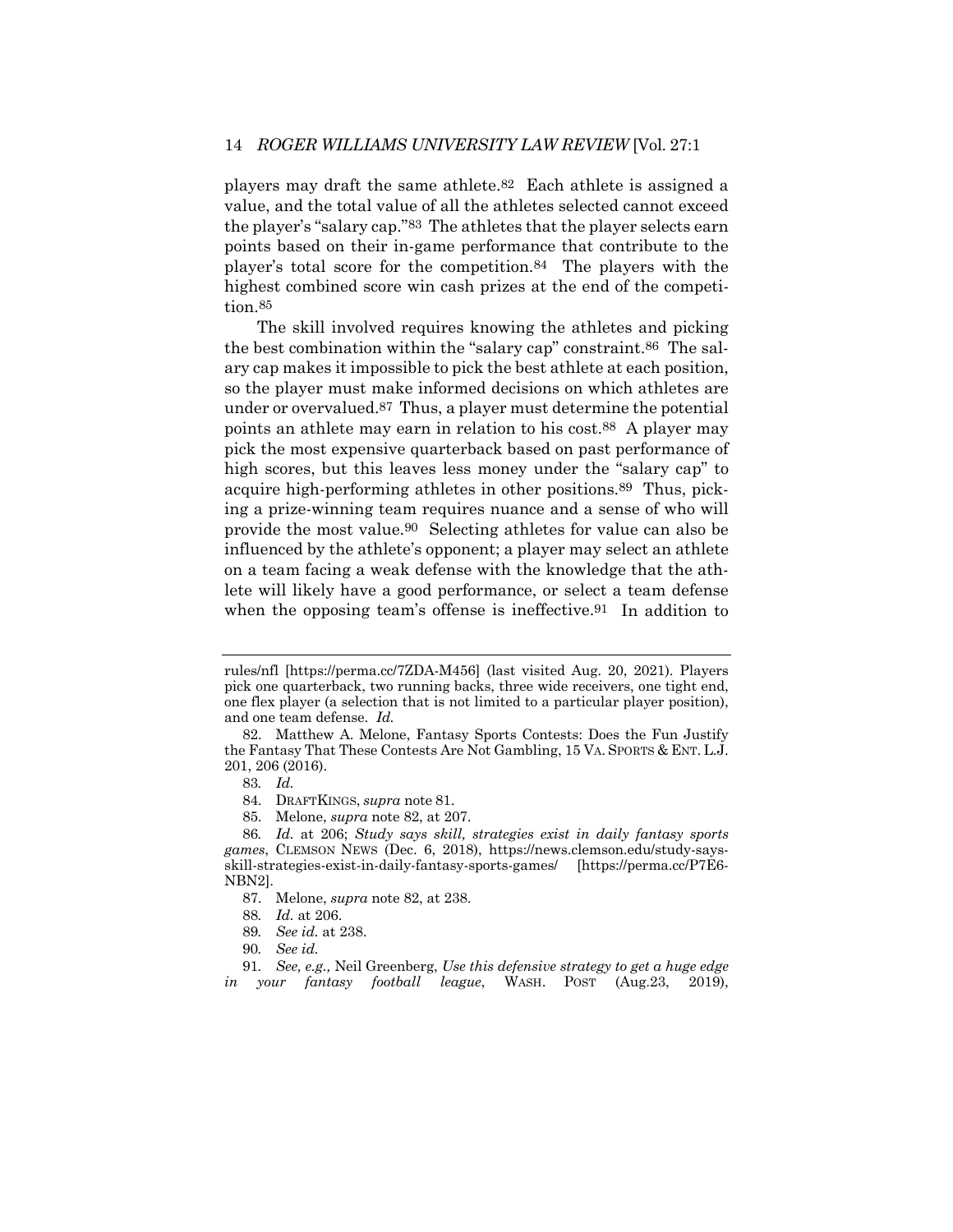researching athletes and matchups, a successful player will often research the likely weather for the games, as the weather may affect the outcome of the game.92 A clear day with no wind may lead to more passing, while a rainy or snowy day may cause a team to run the ball more.93 So far, it seems as though DFS are games of skill that require extensive familiarity with the sport.

However, there is a large element of luck involved. The most obvious element of luck involves athletes' injuries.94 The most knowledgeable player with the most highly advanced computer program simply cannot predict injuries. In short, injuries on a fantasy team are devastating to a DFS participant's outcome and chances to win.95 There is also the possibility of bad officiating or freak plays.96 Thus, to assert that DFS are games of pure skill is an overstatement. Each player is subject to the whims of bad luck and misfortune outside of his or her control, which is precisely what luck is about.

Some DFS bettors also utilize computer programs to submit hundreds of entries for a single competition, which undercuts the notion that DFS is a game of pure skill.97 Rather than picking what they think will be "the" winning lineup, these players use computers to generate hundreds of lineups to maximize the chance of

https://www.washingtonpost.com/sports/2019/08/23/use-this-defensive-strategy-get-huge-edge-your-fantasy-football-league/ [https://perma.cc/EK8G-TAK3].

<sup>92.</sup> Michael Trippiedi, *Daily Fantasy Sports Leagues: Do You Have the Skill to Win at These Games of Chance?*, 5 UNLV GAMING L.J. 201, 216 n.191 (2014) (citing Seattle Times Co. v. Tielsch, 495 P.2d 1366, 1367 (Wash. 1972)).

<sup>93</sup>*. See* Mark Taylor, *NFL points totals and the effect of weather*, PINNACLE (Aug. 23, 2016), https://www.pinnacle.com/en/betting-articles/Football/impactof-the-weather-on-nfl-betting/5ZN2AV8E4W2G9SF9 [https://perma.cc/3XZ2- PZG8].

<sup>94</sup>*. See* Tex. Atty. Gen. Op. KP-0057, 2016 WL 281742, at \*3 (Jan. 19, 2016).

<sup>95.</sup> Trippiedi, *supra* note 92, at 209.

<sup>96.</sup> Tex. Atty. Gen. Op. No. KP-0057, *supra* note 94, at \*3.

<sup>97</sup>*. See* David Purdum, *Are computer scripts bad for daily fantasy sports?*, ESPN (July 15, 2015), https://www.espn.com/fantasy/baseball/story/\_/ id/13261582/are-computer-scripts-bad-daily-fantasy-sports [https://perma.cc/ Y2MU-79EL].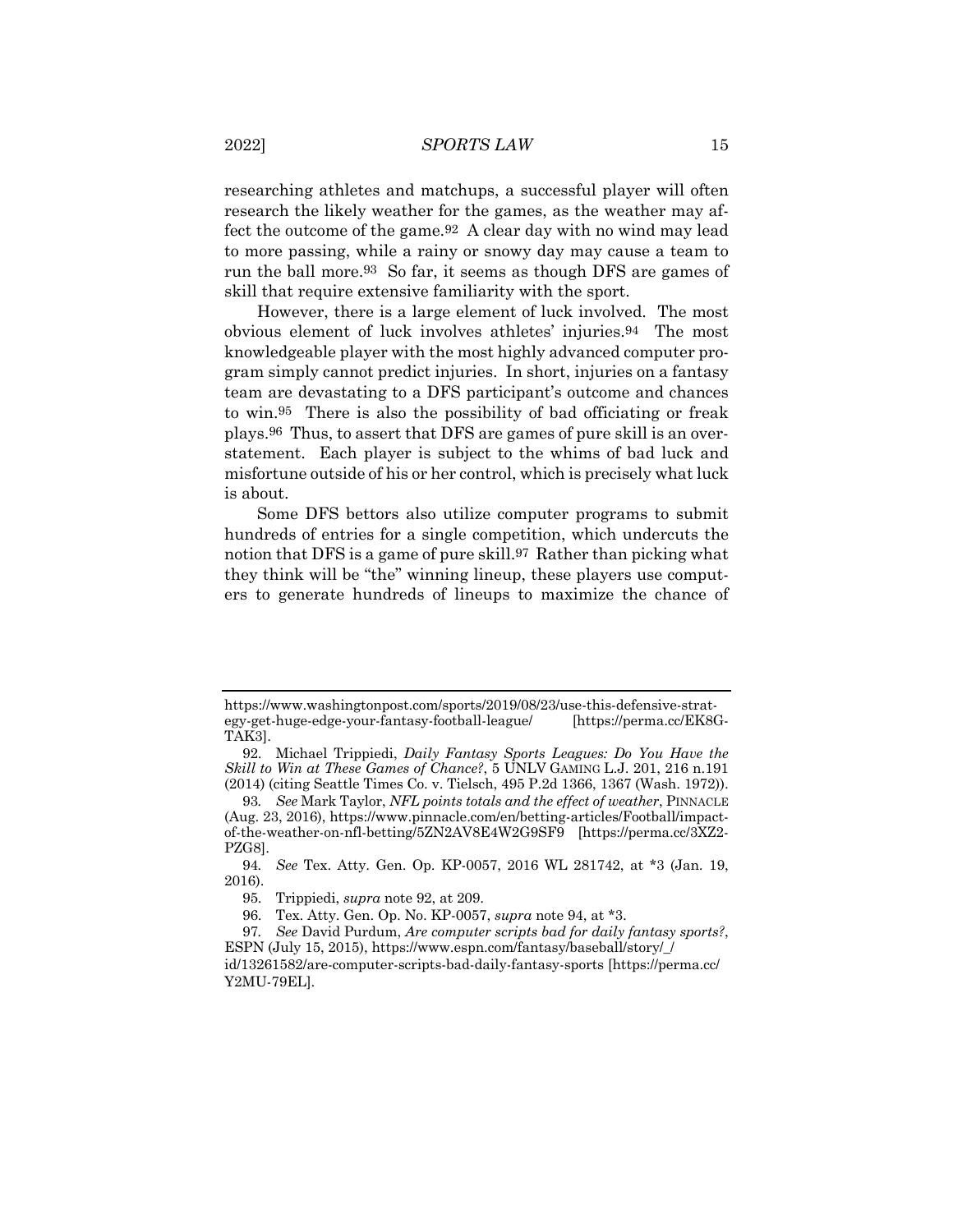winning.<sup>98</sup> This strategy can be very profitable.<sup>99</sup> For the lone player who plays for amusement, there is little chance to win against computer-generated lineups. Thus, there is a colorable argument that that DFS is a game of chance, not a game of skill, since the use of technology maximizes the chances of winning and exploits luck.100 If DFS were solely about skill, a player should feel confident in submitting one, and only one, entry per competition.101

#### B. *DraftKings NBA, January 20, 2021*

To further illustrate the point that DFS is a combination of both luck and skill, consider DraftKings' basketball, or National Basketball Association (NBA)-related DFS game on January 20, 2021. The NBA DFS games work similarly to its NFL contemporaries; a player will submit a lineup of eight basketball athletes of varying positions, and those athletes will generate fantasy points based on their in-game performance.102 The players with the highest total of all their selected athletes' points are in contention for prizes.103 Like in the NFL games, basketball athletes are assigned a dollar value, and players have a set "salary cap" with which to purchase their desired athletes.104 Skilled players know—or can ascertain—which athletes are worth selecting, and which are overvalued.105

<sup>98</sup>*. See* Jay Caspian Kang, *How the Daily Fantasy Sports Industry Turns Fans Into Suckers*, N.Y. TIMES (Jan. 6, 2016), https://www.nytimes.com/ 2016/01/06/magazine/how-the-daily-fantasy-sports-industry-turns-fans-intosuckers.html [https://perma.cc/25R8-3HEJ]; *see also* Joshua Brustein & Ira Boudway, *You Aren't Good Enough to Win Money Playing Daily Fantasy Football*, BLOOMBERG (Sept. 10, 2015), https://www.bloomberg.com/news/articles/2015-09-10/you-aren-t-good-enough-to-win-money-playing-daily-fantasyfootball [https://perma.cc/NWY8-UNMJ].

<sup>99.</sup> Purdum, *supra* note 97. A player known as "Maxdalury" entered four hundred times into the same DFS competition. *Id.* Close to three hundred of his entries finished in prize-winning positions. *Id.* Maxdalury stated via Twitter that he took home multiple six-figures in winnings. *Id.*

<sup>100</sup>*. See* Brustein, *supra* note 98.

<sup>101</sup>*. But see* King, *supra* note 98.

<sup>102</sup>*. Rules & Scoring*, DRAFTKINGS, https://www.draftkings.com/help/ rules/nba [https://perma.cc/U9BH-XC59] (last visited Aug. 20, 2021).

<sup>103</sup>*. See* Melone, *supra* note 82, at 207, 231.

<sup>104.</sup> DRAFTKINGS, *supra* note 102.

<sup>105</sup>*. Cf.* Melone, *supra* note 82, at 238.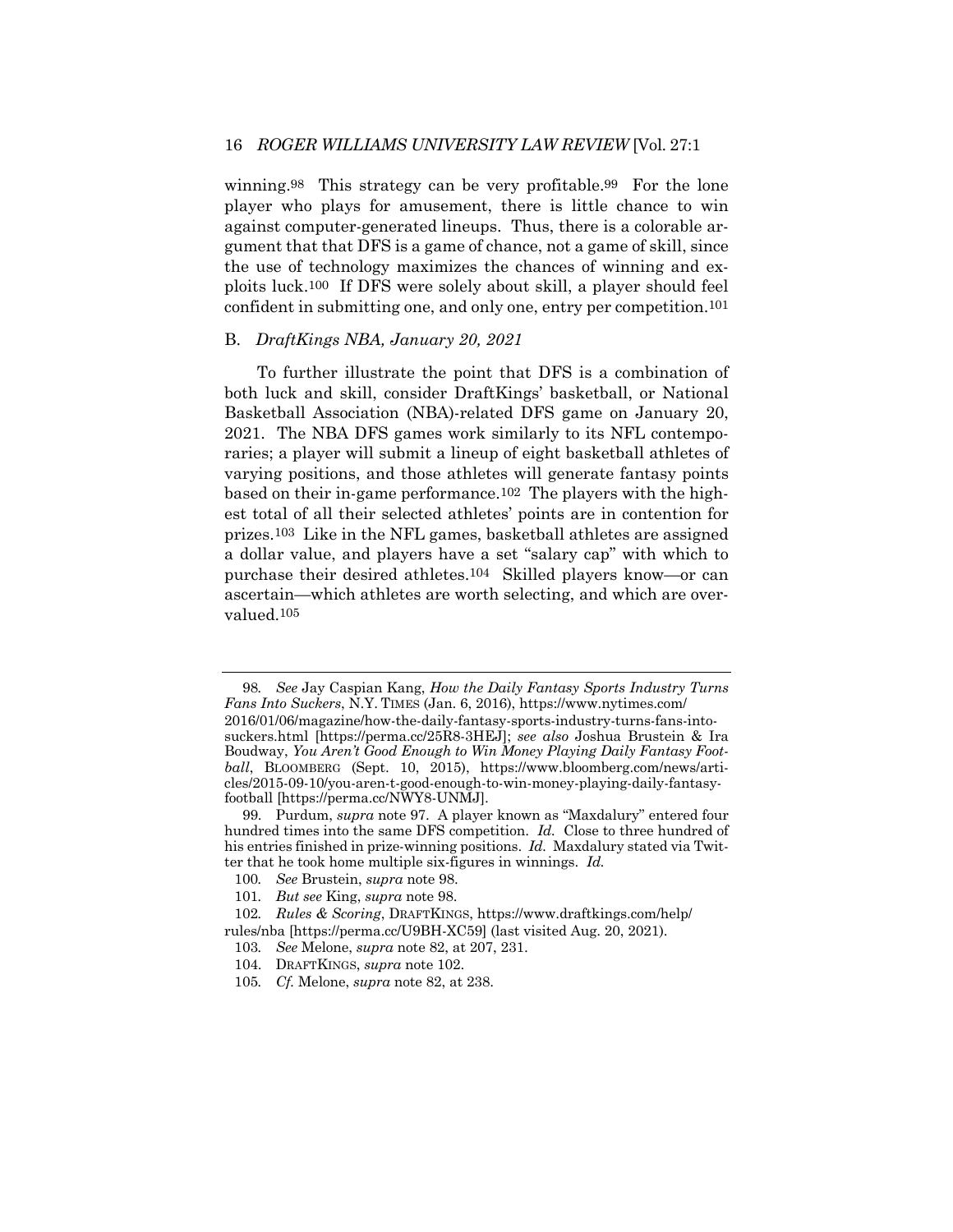#### 2022] *SPORTS LAW* 17

To win the top prize, the player must have the skill to identify and select athletes who will overachieve.106 However, is this a matter of skill or is it luck? It is extremely difficult to predict when an NBA athlete will have one of his best games of the season. It is infinitely more difficult to predict that outcome for all eight. If a player only submits one entry, the odds of winning are astronomically prohibitive. Thus, is winning based more on skill or luck? Perhaps the skill lies in designing a better algorithm to generate as many combinations as possible.

On January 20, 2021, two entrants tied for first place with each scoring 384.5 fantasy points.<sup>107</sup> That is an average of just over forty-seven points per athlete, a remarkable feat considering an elite NBA athlete generates around fifty fantasy points in a single night.108 Even more remarkable, each had the exact same lineup.109 Interestingly, neither player retained elite athletes for their roster.110 Rather, both players were able to identify athletes who happened to overperform. For example, both players had Clint Capela, Trae Young, Deandre Ayton, and Kendrick Nunn on their rosters111—if you don't recognize those names as NBA athletes, that is the point. All four had incredible performances and were priced well below superstars.112

How was this unlikely, winning combination found; was it randomly generated? The selections seem too deliberate to be simply random or lucky. Kendrick Nunn received more in-game minutes because the Miami Heat were short on playable athletes due to

<sup>106</sup>*. Cf.* Trippiedi, *supra* note 92, at 220 n.232 (a "sleeper" is a fantasy term referring to an athlete who is a candidate for a breakout year, but very few players select).

<sup>107</sup>*. ResultsDB – NBA \$60K And-One*, ROTOGRINDERS (Jan. 20, 2021), https://rotogrinders.com/resultsdb/site/draftkings/date/2021-01-20/sport/nba/ slate/600984551d7ca92994abacb2/contest/600984a144f08943035aba82 [https://perma.cc/VYD8-GP4R].

<sup>108</sup>*. See e.g.,* Chapulana, *NBA DFS: Kevin Durant and best/worst DraftKings daily fantasy basketball plays for Saturday, June 5th*, SB NATION: FAKE TEAMS (June 5, 2021, 4:48 AM), https://www.faketeams.com/2021/6/5/ 22520061/nba-dfs-kevin-durant-and-best-worst-draftkings-daily-fantasy-basketball-plays-for-saturday-june-5th [https://perma.cc/L4RH-93KU].

<sup>109.</sup> ROTOGRINDERS, *supra* note 107.

<sup>110</sup>*. Id.*

<sup>111</sup>*. Id.*

<sup>112</sup>*. Id.*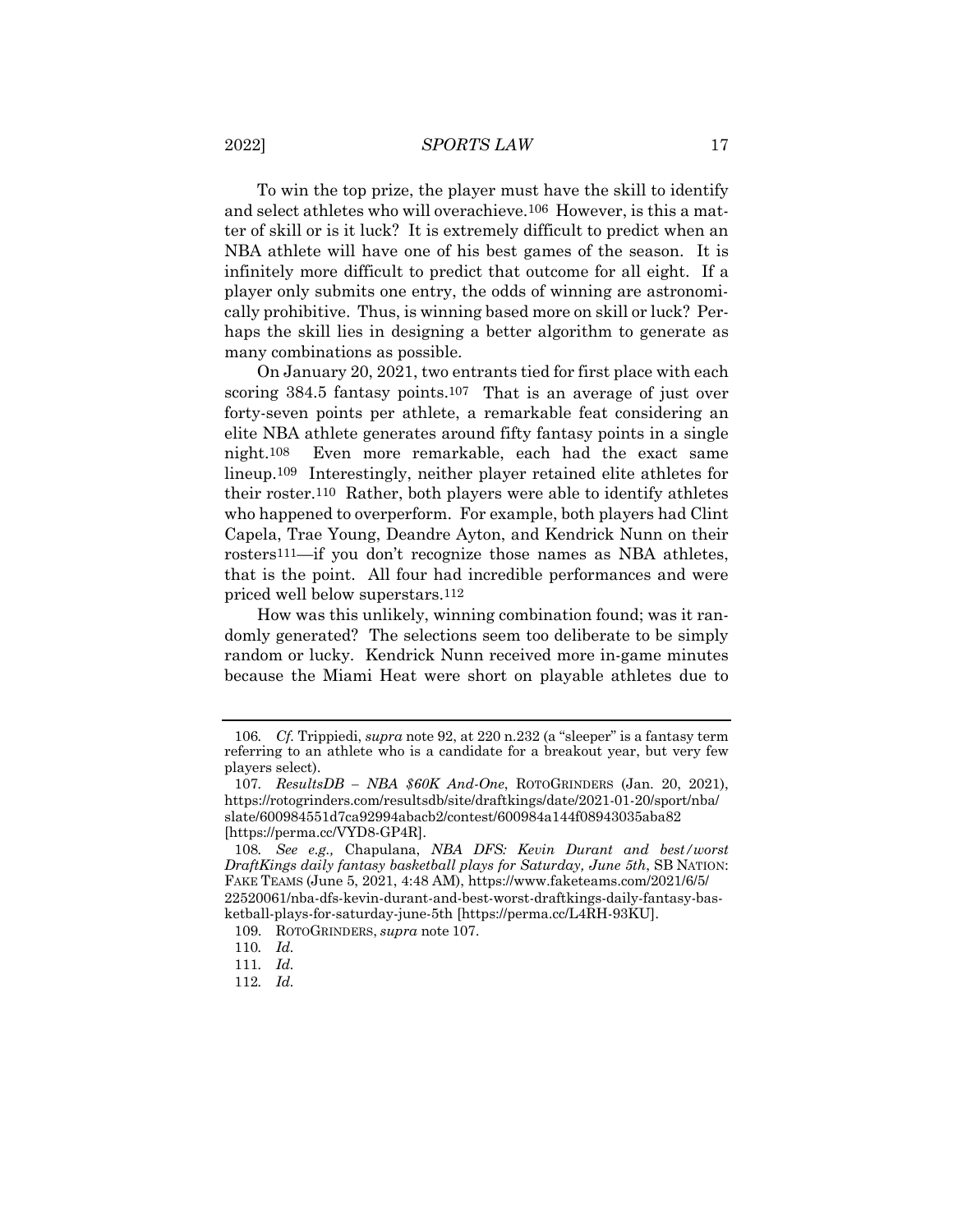Covid.113 Clint Capela had a slow start to his season, but his form was improving leading up to January 20, 2021.114 Only an astute follower and student of basketball would know these underlying details, but that might only explain selecting one or two of the athletes, surely not all eight. It is possible to explain winners' success by skill, but it is equally possible that they were just lucky.115

There is a persuasive argument that DFS is a game of skill. However, it is also undeniable that luck plays a material role in the outcome. Injuries, bad referee calls, poor weather, freak plays, and athletes' "cold nights" make the chances of winning much harder to predict and adds to the element of chance. The most skillful DFS player may require the least amount of luck but could easily be overshadowed by an extremely lucky player on any given night.116 Ultimately, the amount of skill or luck required to win is entirely dependent on the player.

In furtherance of the argument that DFS are more luck-based, once a player selects his or her lineup, their selections are locked for the rest of the night, and he or she may not change them. In other words, there is nothing more the player can do once the games begin. This means that once a player makes their selections, their chances of winning lay at the mercy of the sports gods. Does this

116*. See supra*, Part III A (1).

<sup>113.</sup> Emily Bicks, *Miami Heat Ravaged by COVID-19: Butler, Adebayo & 6 More Ruled Out*, HEAVY (Jan. 12, 2021, 4:16 PM), https://heavy.com/sports/miami-heat/miami-heat-ravaged-by-covid-butler-adebayo-6-more-ruled-out/ https://perma.cc/S8KX-7T95].

<sup>114</sup>*. See Clint Capela 2020-21 Game Log*, BASKETBALL REFERENCE, https://www.basketball-reference.com/players/c/capelca01/gamelog/2021 [https://perma.cc/HE7P-JSJF] (last visited Aug. 26, 2021).

<sup>115.</sup> The argument that the team selection was pure luck is undercut by the fact that two players picked the same lineup. *See* ROTOGRINDERS, *supra* note 107. The coincidence seems to be too pronounced to be a matter of luck (assuming that it was two different players, instead of one player using two different usernames). Also, the existence of websites such as Swish Analytics, which is devoted to compiling statistics for fantasy use suggests that information and knowledge (in other words, skill) is material to the outcome. *See Swish Analytics | Sports Predictions, Daily Fantasy, and Sports Betting Tools for NFL, MLB, NBA & amp; NHL on FanDuel, DraftKings & Yahoo, SWISH* ANALYTICS, https://swishanalytics.com/ [https://perma.cc/G6K4-BUQA] (last visited Aug. 26, 2021) (the title page describes Swish Analytics as "[a] machine learning system for US sports betting & fantasy."). As a counterexample, it would be foolish for anyone to consult a website on how to pick the right numbers for Powerball.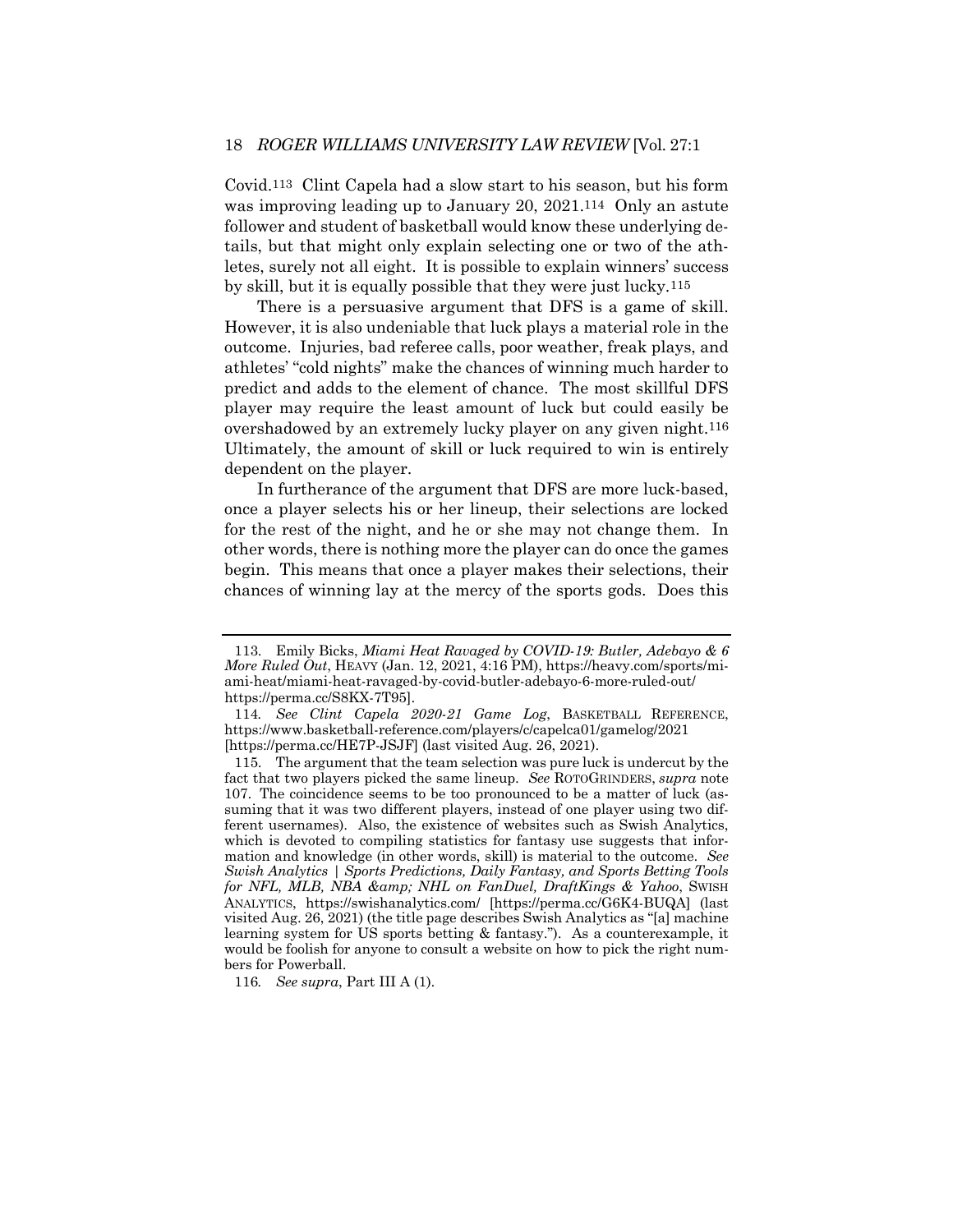mean DFS is more luck-based than poker? As discussed below, poker gives players many chances to change their betting stance, unlike DFS, and thus may even require just as much—if not more skill to play and win.

# C. *Is Poker a Game of Skill or Chance?*

Live poker, in most states, is illegal whether online or in-person because it is deemed to be a game of chance.117 However, many observers have recognized the significant factor of skill in the game.118 One successful professional player who is also known for his cerebral books on poker explains it this way: a player can deliberately lose a hand playing poker.119 However, it is impossible to deliberately lose at a game like roulette.120 This sheds light on one difference between a game of skill and a game of pure luck. There is no skill involved in roulette because the player has no control over the outcome.121 However, a player's skill is materially responsible for the outcome of a poker hand.122

From the world of mathematicians, John von Neumann, Oskar Morgenstern, Harold William Kuhn, and Ariel Rubinstein devoted a chapter in a book about game theory to the optimization of

<sup>117.</sup> One notable exception is California. For a general discussion of the complicated history behind the legality of live poker in California, see Michael Pierce Singsen, *Where Will the Buck Stop on California Penal Code Section 330?: Solving the Stud-Horse Poker Conundrum*, 11 HASTINGS COMMUNICATIONS & ENT. L.J. 95 (1988).

<sup>118</sup>*. See infra.*

<sup>119.</sup> J.F., *Skill kills Lady Luck*, THE ECONOMIST (Aug. 23, 2012), https://www.economist.com/game-theory/2012/08/23/skill-kills-lady-luck; *see also* J.F., *Know when to fold'em*, THE ECONOMIST (Oct. 10, 2011), https://www.economist.com/game-theory/2011/10/10/know-when-to-fold-em [https://perma.cc/QZ5W-SSXV]. Others have performed empirical analyses on the role of skill versus luck in poker and have found that "even tiny differences in skill manifest themselves in near certain victory if the time horizon is long enough." Bass, *supra* note 21, at 514.

<sup>120.</sup> J.F., *Know when to fold'em*, *supra*.

<sup>121.</sup> Grochowski, *supra* note 18.

<sup>122</sup>*. See* Rainey, *supra* note 37, at 155; Romoser, *supra* note 39, at 522–523; Rotem Nicole Moran, *Winner, Winner, No Chicken Dinner: An Analysis of* Interactive Media Ent'mt & Gaming Ass'n v. Att'y Gen. of the U.S*. and the Unjustified Consequences of the UIGEA*, 31 LOY. L.A. ENT. L. REV. 55, 71 (2011).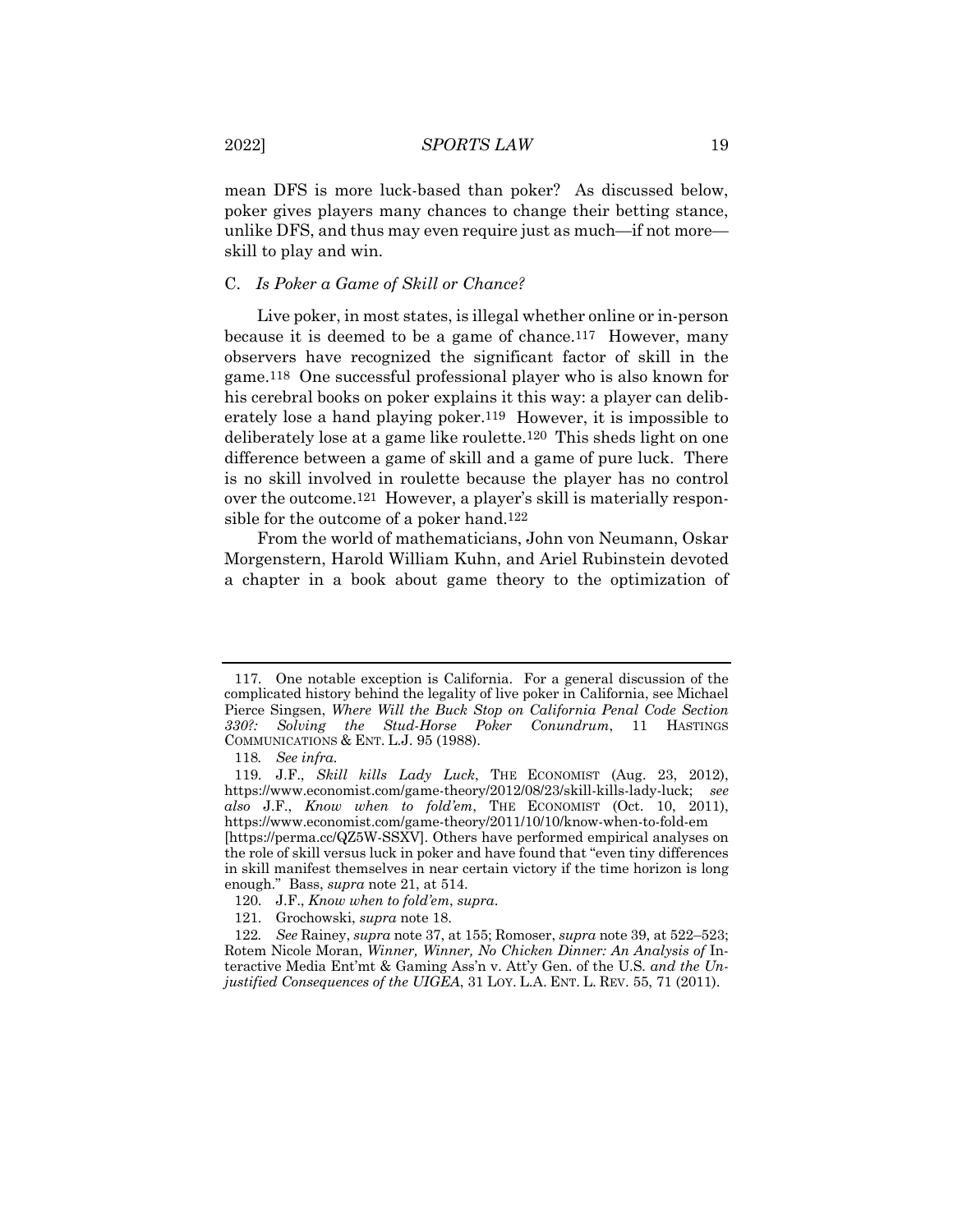"bluffing" by a poker player.123 The chapter explains that optimal play requires occasional bluffing, which is a deviation from "good" strategy.124 A player with a strong poker hand may make a large opening bet to exploit the strength of his or hand.125 Betting serves as a signal to the other players that the bettor has a strong hand.126 However, if the bettor bets only when he or she has a strong hand, the other players will notice this style of play and fold.127 If all other players fold, the bettor with the strong hand will not win as much money as he or she could have, and the strong hand will be a wasted opportunity.128 Therefore, it is optimal for a poker player to bluff (represent a strong hand when actually holding a weak hand) occasionally to introduce unpredictability and create uncertainty in the other players.129 Whether to bluff or not is a decision that is entirely within the control of a player and has nothing to do with the cards that were dealt.<sup>130</sup> Thus, bluffing is an exercise of a player's skill, not a matter of luck.

Those who are not familiar with poker may believe that bluffing is a predominant form of play for any individual player. That is incorrect. Bluffing has value only if it is used sparingly and at the right moment.131 Bluffing too often will cause other players to

126*. Id.*

<sup>123</sup>*. See generally* JOHN VON NEUMANN & OSKAR MORGENSTER, THEORY OF GAMES AND ECONOMIC BEHAVIOR: 60TH ANNIVERSARY COMMEMORATIVE EDITION 186–219 (2004). John von Neumann was regarded as one of the world's leading mathematicians. William Poundstone, *John von Neumann* https://www.britannica.com/biography/John-von-Neumann [https://perma.cc/M5BZ-9FC6] (last visited July 3, 2021).

<sup>124.</sup> VON NEUMANN & MORGENSTER, *supra* note 123, at 206.

<sup>125</sup>*. See* Ashley Adams, *Poker and the Art of Bluffing*, POKEROLOGY, https://www.pokerology.com/lessons/bluffing-in-poker/ [https://perma.cc/T5J6- 7RBM] (last visited Aug. 24, 2021).

<sup>127</sup>*. Bluffing in Poker Explained (by Doug Polk)*, UPSWING POKER, https://upswingpoker.com/bluffing-in-poker-explained/ [https://perma.cc/L9QP -TA9L] (last visited Aug. 23, 2021) ("*Consequently, bluffing is a necessary part of the game.* If you never bluff, poker won't just be boring, it will be unbeatable—assuming your opponents are paying attention. They will be quick to exploit a playing style that depends too heavily on making strong hands, i.e., one that is not well-rounded with bluffing when appropriate.") (emphasis in original).

<sup>128</sup>*. Id.*

<sup>129</sup>*. See* VON NEUMANN & MORGENSTERN, *supra* note 123*,* at 206.

<sup>130.</sup> Adams, *supra* note 125.

<sup>131</sup>*. See id.*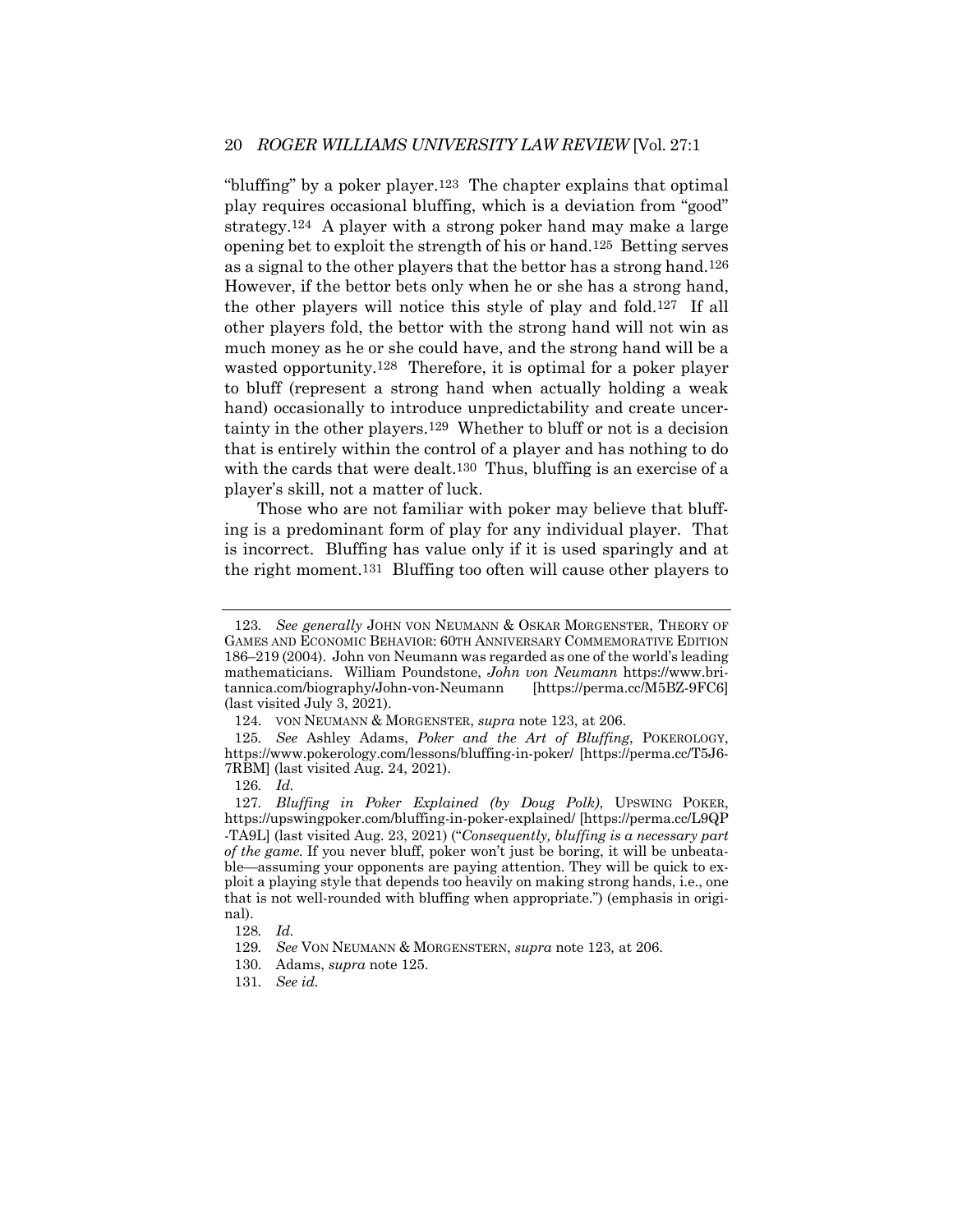doubt the bluffer's sincerity, which can lead to catastrophic losses.132 Deciding whether to bluff is based on a variety of factors that are different with each hand, such as the opponent and their prior tactics.133 The following is an illustration of a bluff and the factors involved in tournament poker.

#### D. *An Illustration of Tournament Poker Bluffing*

In a poker tournament—where there may be hundreds or even thousands of players—once a player loses all his or her chips, the player is out of the tournament.134 Suppose the tournament is at the stage where the blinds are 500—1,000.135 There are ten players at the table. Suppose the first player (Player 1 or "raiser") to bet has 9♥ and 9♣, which is a moderately strong hand.136 This player bets 4,000. The next few players fold because they do not believe they have strong enough hands. At this point, there are 5,500 in chips in the pot for this hand—1,500 from the small and big blinds, and 4,000 from the player's bet. Suppose over the course of the tournament, Player 1 has raised frequently, and the other players at the table are aware and believe that he or she often raises with hands that are not particularly strong, and certainly not the top three hands (Ace-Ace, King-King, Ace-King).137 Now, suppose that the decision falls on a player (Player 2 or "bluffer") with a weak hand (say,  $7\blacktriangledown$ ,  $2\blacktriangle$ ).

<sup>132</sup>*. See* Donovan Panone, *Typical Beginner Mistakes*, POKEROLOGY, https://www.pokerology.com/lessons/beginner-mistakes/ [https://perma.cc/GN2T-EVJF] (last visited Aug. 24, 2021).

<sup>133.</sup> Adams, *supra* note 125.

<sup>134</sup>*. Texas Hold'em Tournament Rules & How to Play Tournament Poker*, POKERLISTINGS, https://www.pokerlistings.com/poker-rules-tournaments (last visited [https://perma.cc/946Q-EGWT] Aug. 22, 2021).

<sup>135.</sup> The blinds refer to the small blind and the big blind. *See* United States v. DiCristina, 886 F. Supp. 2d 164, 172 (E.D.N.Y. 2012). The small blind is the position immediately after the dealer. *Id.* At 500–1000, the small blind must post 500 in chips before the cards are dealt. *See id.* The big blind, which is the position immediately after the small blind, must post 1,000 in chips before the cards are dealt. *See id.*

<sup>136</sup>*. See Poker Hands Ranking Chart*, POKER.ORG, https://www.poker.org/ poker-hands-ranking-chart/ [https://perma.cc/U34H-WJ22] (last visited Aug. 28, 2021).

<sup>137</sup>*. See id.*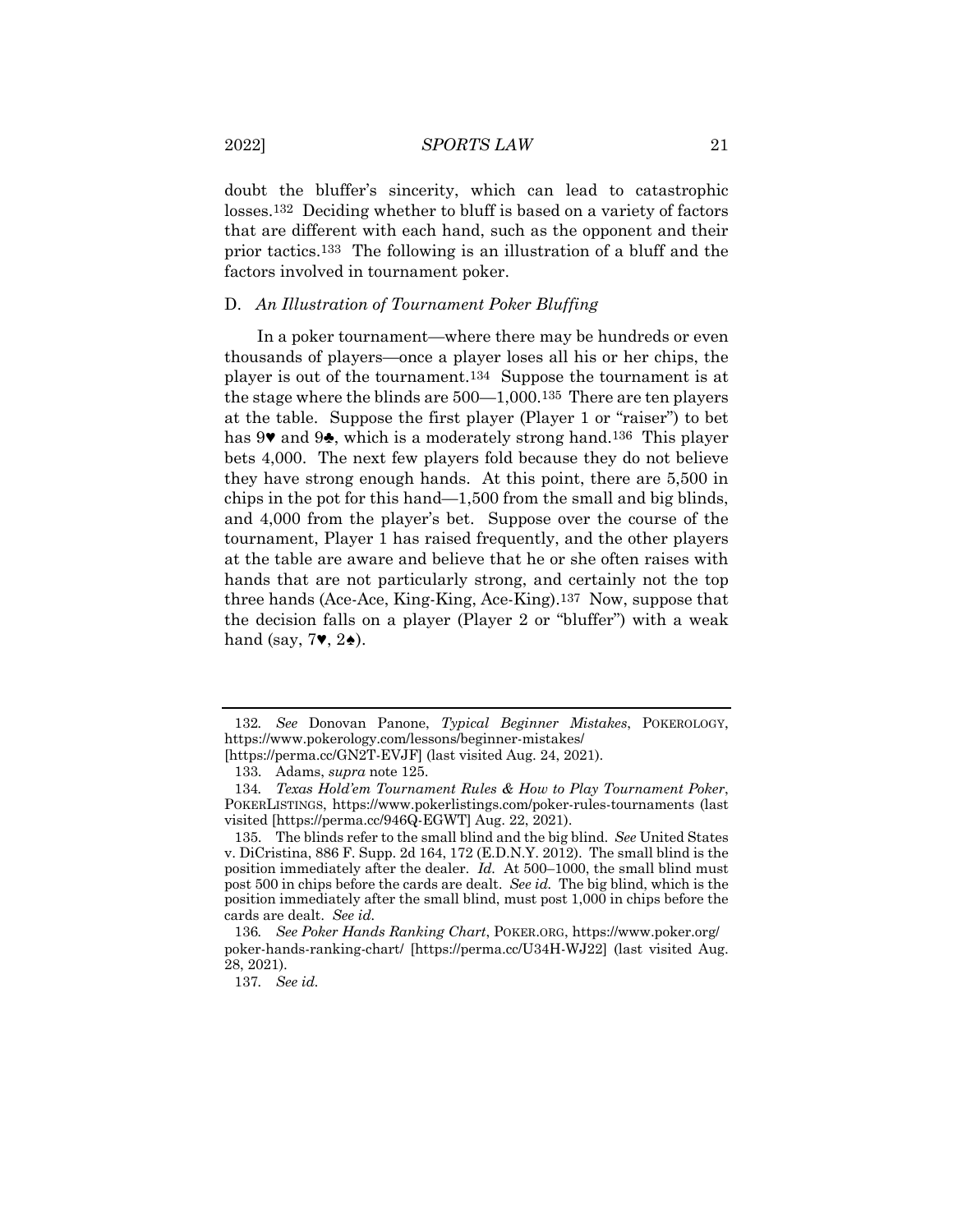# 22 *ROGER WILLIAMS UNIVERSITY LAW REVIEW* [Vol. 27:1

This hand is so weak that most knowledgeable players with this hand would typically fold.138 But suppose that unlike Player 1, Player 2 is known for raising with extremely strong hands. Player 2 decides to bluff and raises by betting 9,000. Everyone else folds, leaving only Players 1 and 2 in the hand. Now, the decision goes back to Player 1. Judging from the cards in hand, it is highly probable that a 9-9 hand will beat a 4-8. However, Player 2 is known for raising only when he or she has high quality hands, so in Player 1's mind, there is a high chance the bluffer holds much stronger cards. Nonetheless, the original player decides to call the raise and bets 5,000 more in chips to match the bluffer. There are now 19,500 in chips in the pot.

The first three cards are dealt: Ace $\bullet$ , 10 $\bullet$ , 2 $\bullet$  (the dealing of the first three cards for the entire table is called the "flop").139 Player 1 is the first to act. His or her hand will lose if Player 2 holds an Ace or a 10, and there is no chance his or her hand can hit a flush<sup>140</sup> or a straight.<sup>141</sup> The original raiser checks.<sup>142</sup> The bluffer then bets 25,000 more chips. The bluffer is representing that he or she has an Ace. Given the presence of the Ace, the odds against improving the hand to a flush or a straight, and given the amount of chips at risk, the original raiser folds. The bluffer wins the hand and a significant amount of chips on a stone-cold bluff. This example is designed to showcase the number of skill factors involved in a successful bluff.143

<sup>138</sup>*. See Poker Hand Nicknames – The Complete Guide*, 888POKER, https:// www.888poker.com/magazine/strategy/poker-hand-nicknames [https://perma. cc/F4MY-AW7L] (last visited Aug. 28, 2021). This hand has the lowest odds of winning and is also called the "worst hand in poker." *Id.*

<sup>139</sup>*. Flop*, POKER DICTIONARY, https://www.pokerdictionary.net/glossary/ flop/ [perma.cc/J6Y2-3SK3] (last visited Aug. 29, 2021).

<sup>140</sup>*. Flush*, POKER DICTIONARY, https://www.pokerdictionary.net/glossary/ flush/ [https://perma.cc/D939-295H] (last visited Aug. 29, 2021).

<sup>141</sup>*. Straight*, POKER DICTIONARY, https://www.pokerdictionary.net/glossary/straight/ [https://perma.cc/8VCQ-WEGS] (last visited Aug. 29, 2021).

<sup>142</sup>*. Check*, POKER DICTIONARY, https://www.pokerdictionary.net/glossary/ check/ [https://perma.cc/632P-FYQ8] (last visited Aug. 29, 2021).

<sup>143</sup>*. See generally How to Bluff in Poker*, 888POKER, https://www.888poker. com/magazine/strategy/poker-bluff [https://perma.cc/EXT9-PWEY] (last visited Aug. 20, 2021). A bluff like this may be easy to describe, but it requires a boldness to pull off successfully. *Id.* Moreover, it can only succeed if played at the right moment and against the right player. *Id.* These elements, in turn,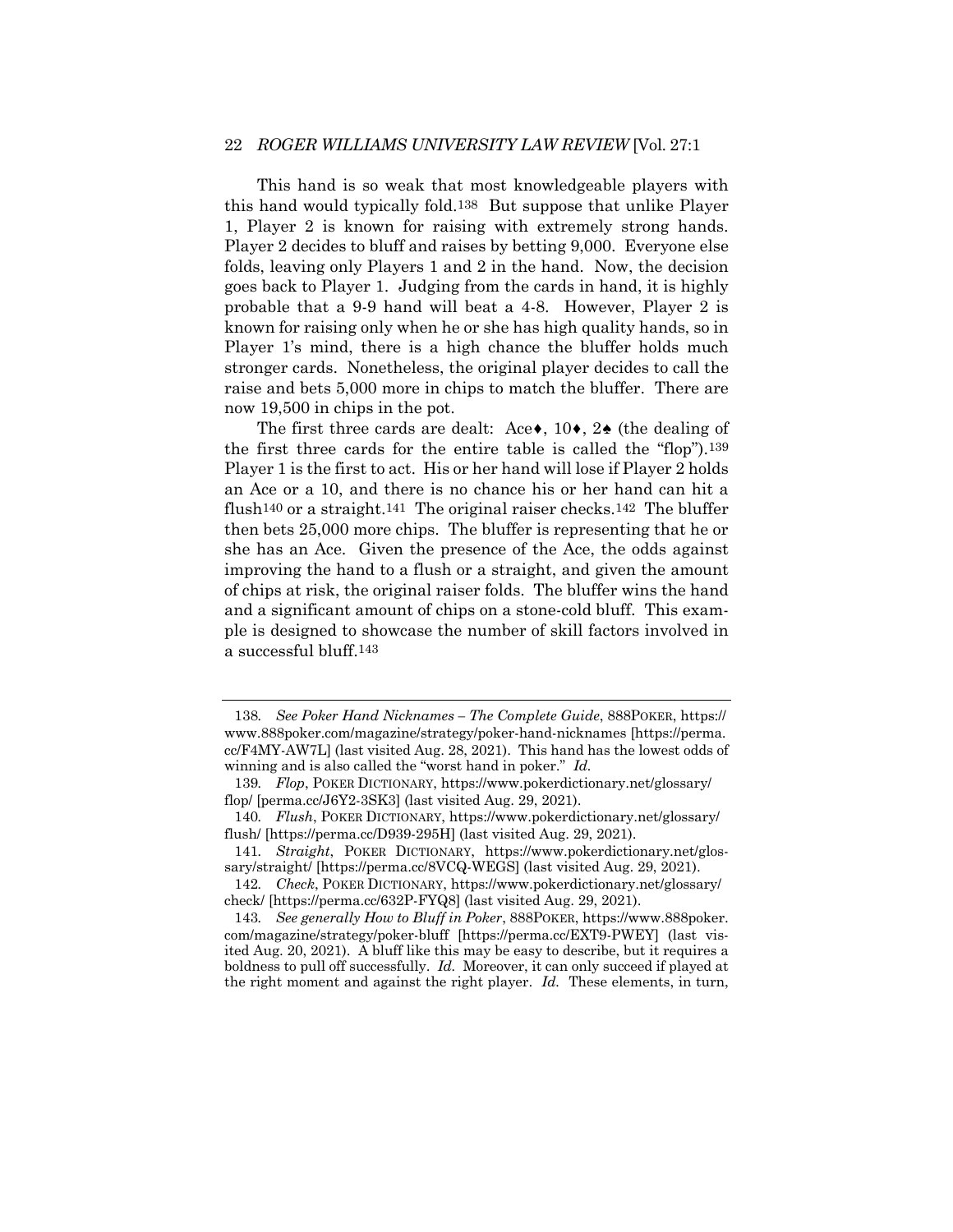#### 2022] *SPORTS LAW* 23

Poker is deemed a game of chance because the outcome depends on which cards are dealt. However, in the example just described, note all the winner's actions that had nothing to do with the cards. Every hand requires numerous decisions by a player. The first decision is whether to play the hand or fold.144 Unskilled players will play bad starting hands because they do not know it is a bad hand.145 The next decision is, if the player decides to play, should the player bet the amount of the big blind (the minimum bet) or raise. If the decision is to raise, by how much? This decision to call or raise is repeated as long as the player remains in the hand.<sup>146</sup> So long as a player does not fold, the betting strategy is a series of complicated decisions. To optimize betting decisions, numerous factors must be considered, including:

(1) What is the player's position? In other words, is the player one of the first to act or is the player one of the last to act? Generally, the player who is last to act has an advantage because that player has all the information regarding how the other players will bet because they have already acted. A player who is first to act is at a disadvantage because he or she does not know how the following players will act, so the first to act is operating with much less information.

(2) What are the chip stacks of each player? The player with the largest chip stack can afford to play marginal hands because the loss of the hand will not significantly reduce the amount of chips he or she has.147 On the other hand, a player who is "short-stacked" (a small number of chips) faces a greater risk with any hand because a loss may mean losing all the chips and being knocked out of the tournament.148

depend on the stage of the tournament and relative chip stacks of the players involved in the hand (among other factors). *Id.*

<sup>144</sup>*. Basics of Poker*, BICYCLE CARDS, https://bicyclecards.com/how-toplay/basics-of-poker/ [https://perma.cc/QS92-WHH5] (last visited Aug. 29, 2021).

<sup>145</sup>*. See* Adams, *supra* note 125.

<sup>146.</sup> BICYCLE CARDS, *supra* note 144.

<sup>147</sup>*. See* Gareth Chantler, *The Temptation to Play it Safe in Poker Tournaments*, POKER NEWS (Jan. 27, 2020), https://www.pokernews.com/strategy/playing-safe-taking-risks-poker-tournaments-36483.htm [https://perma. cc/SC7W-QVXG].

<sup>148</sup>*. Id.*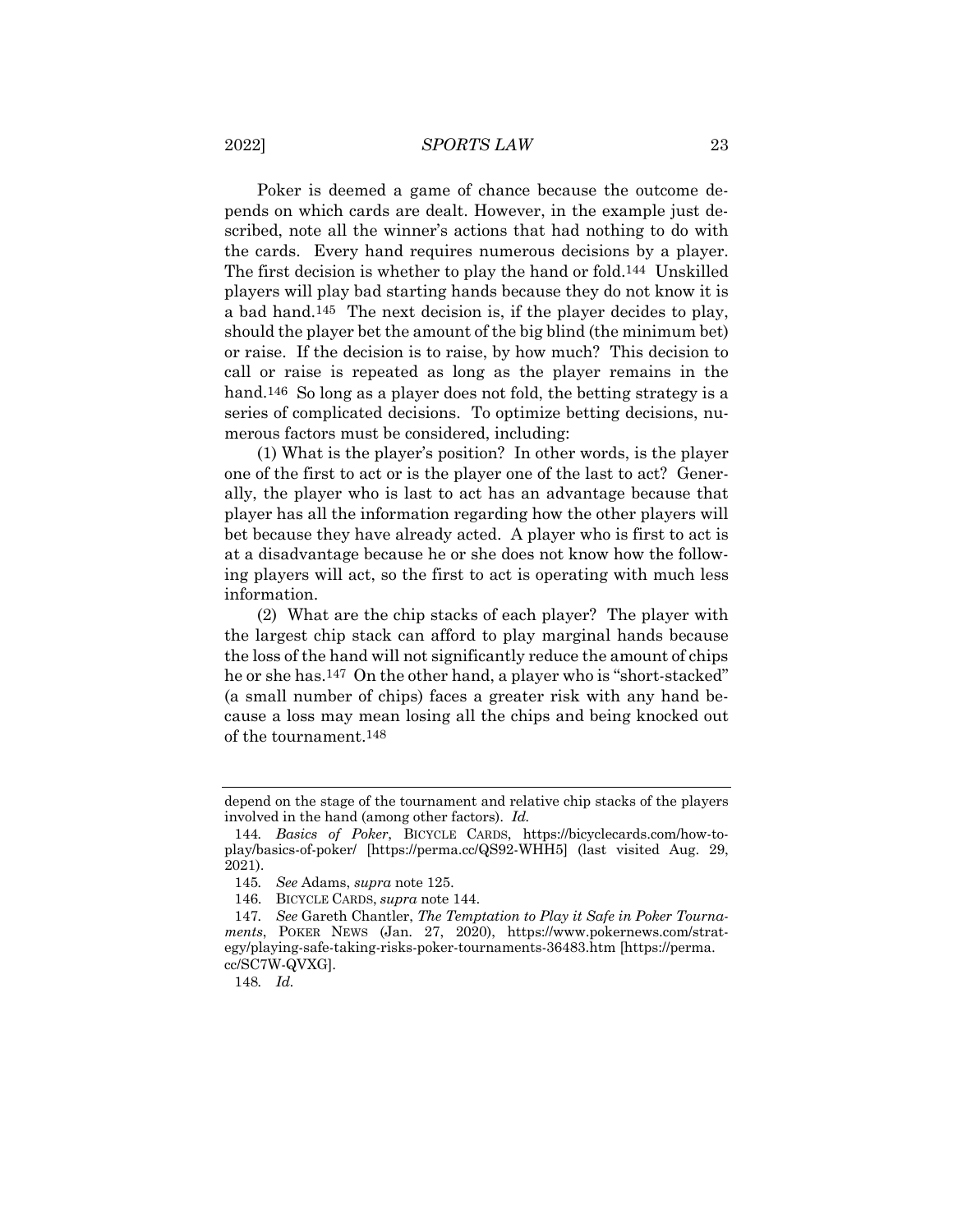# 24 *ROGER WILLIAMS UNIVERSITY LAW REVIEW* [Vol. 27:1

(3) What has been the betting pattern of the other players? Which players play more hands than others? Which players are "tight," meaning they fold most hands and only play a few?149 If a tight player plays a hand, it is more likely than not that the player has a strong hand.<sup>150</sup> Players who play many hands demonstrate they are willing to play hands that are relatively weak.151

(4) At what stage is the tournament? In the early rounds of a tournament, players are usually reluctant to make "all-in" bets because losing the hand will usually lead to an early exit from a tournament.152 However, in later rounds, "all-in" bets are common, especially by short-stacked players because their chip stacks are too small to make any other kind of bet.153 Experienced players know this, which is why players with large stacks will often call an "allin" bet by a short-stacked player even if the player with more chips has a relatively weak hand.154 If the player with the larger stack loses, he or she has plenty more chips to continue in the tournament, and he or she may get lucky and win with a weaker hand and take all the chips by the "all in" bettor.155 These are just some of the decisions that must be made by each player if he or she is playing a hand. All these decisions require skill and experience to make the optimal decision.

Both poker and any financial competition require the rational calculation of risk and reward, and the outcome depends not only on a player's decision but also on the independent decisions of the other players.156 This introduces another element of skill, besides risk-reward calculations. This other skill is the ability to read the psychology of other players.157 Pure games of chance do not involve

<sup>149</sup>*. Poker Terms*, POKER LISTINGS, https://www.pokerlistings.com/pokerglossary [https://perma.cc/9RR3-UV7V] (last visited Aug. 29, 2021).

<sup>150</sup>*. See id.*

<sup>151.</sup> Panone, *supra* note 132.

<sup>152</sup>*. See How to Build Stacks and Avoid Spewing Early in a Tournament*, UPSWING POKER, https://upswingpoker.com/early-stage-poker-tournamentstrategy-pre-ante/ [https://perma.cc/U95G-MVE6] (last visited Aug. 28, 2021).

<sup>153.</sup> Chantler, *supra* note 147.

<sup>154</sup>*. Cf. id.*

<sup>155</sup>*. Id.*

<sup>156</sup>*. See* Michael A. Tselnik, *Check, Raise, or Fold: Poker and the Unlawful Internet Gambling Enforcement Act*, 35 HOFSTRA L. REV. 1617, 1634 (2007).

<sup>157</sup>*. Id*. at 1656.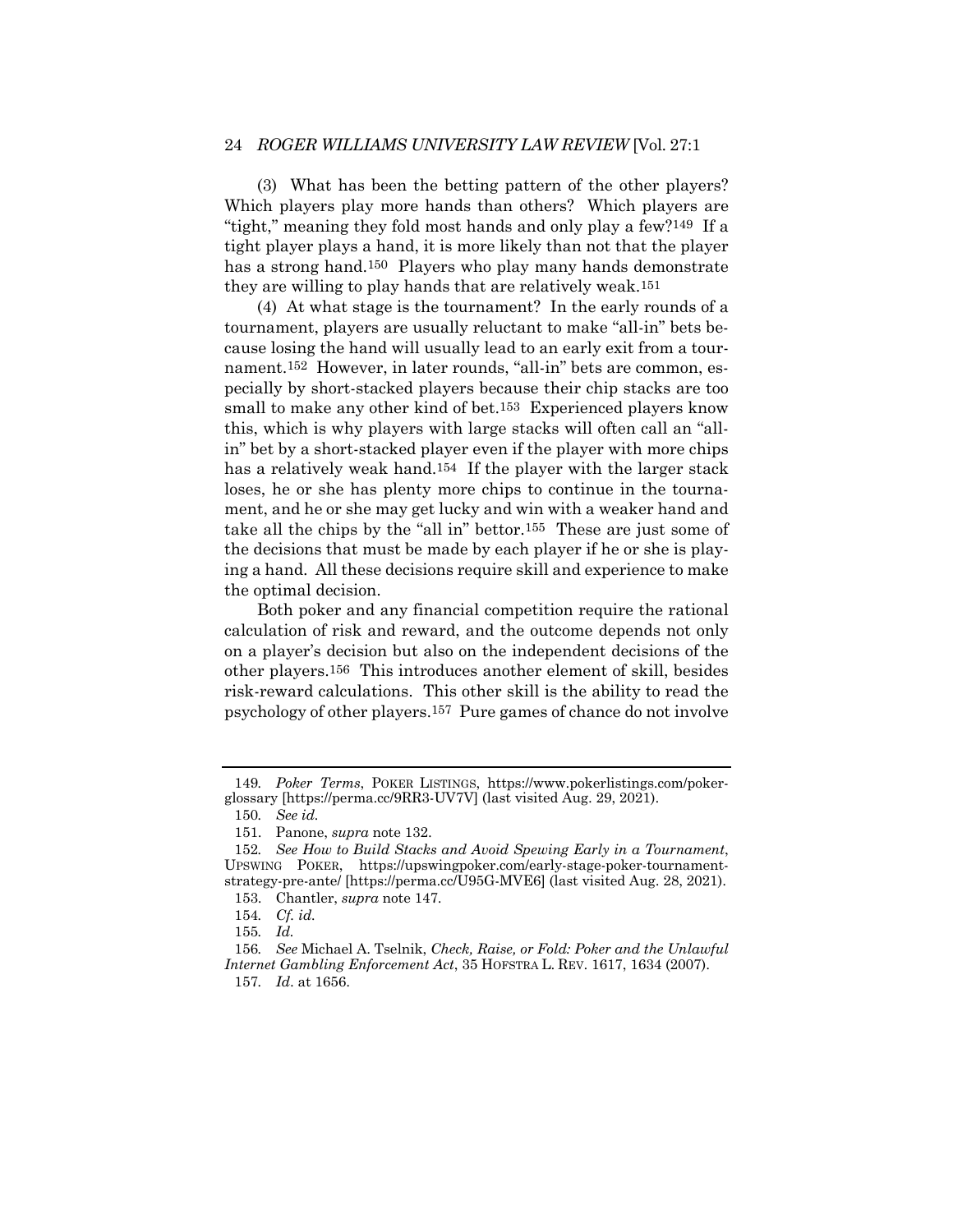such factors.<sup>158</sup> Moreover, poker players do not play the "house" (the casino), unlike a game like roulette or blackjack; they play each other, which further distances poker from games of pure chance.159

In 2012, Judge Weinstein of the Eastern District of New York issued a lengthy opinion in which the court concluded that poker is predominantly a game of skill and not unlawful gambling.160 In reaching this conclusion, the court relied on expert testimony supported by statistical evidence.161 The court noted that the outcome in a poker hand is influenced by both the cards dealt (determined by chance) and the decisions made by players (determined by skill).162 While the game is influenced by the chance element of the dealt cards, a player's decision is based on skill.163 These decisions affect gameplay and perhaps the outcome of a hand.164 Bluffing, as discussed above, can overcome the power of chance, and a player can win a hand despite holding inferior cards.165 Moreover, most poker hands end when one player induces his opponents to fold.166 The final card or cards are never dealt. Because the final cards are never dealt and because the winning player does not reveal his or her hand, the players' decisions alone determine the outcome.<sup>167</sup>

To be sure, chance does play a role in poker. However, the *Di-Cristina* Court opined that the presence of chance does not imply that poker is predominately a game of chance rather than predominately a game of skill.168 To illustrate the point, the court pointed out that in golf, which is considered a game of skill, it is impossible to guarantee that the player's ability will be the sole determinant of the outcome.169 For example, changes in the weather can affect the game.170 The wind speed or direction can change in the few

<sup>158</sup>*. Id*. at 1634.

<sup>159</sup>*. Id*. at 1646.

<sup>160.</sup> United States v. DiCristina, 886 F. Supp. 2d 164, 234 (E.D.N.Y. 2012).

<sup>161</sup>*. See id.* at 231–32.

<sup>162</sup>*. Id*. at 231.

<sup>163</sup>*. Id*.

<sup>164</sup>*. Id*.

<sup>165</sup>*. Id*.

<sup>166</sup>*. Id*.

<sup>167</sup>*. Id*.

<sup>168</sup>*. Id.*

<sup>169</sup>*. Id.* (quoting PGA Tour, Inc. v. Martin, 532 U.S. 661, 687 (2001)).

<sup>170</sup>*. Id*.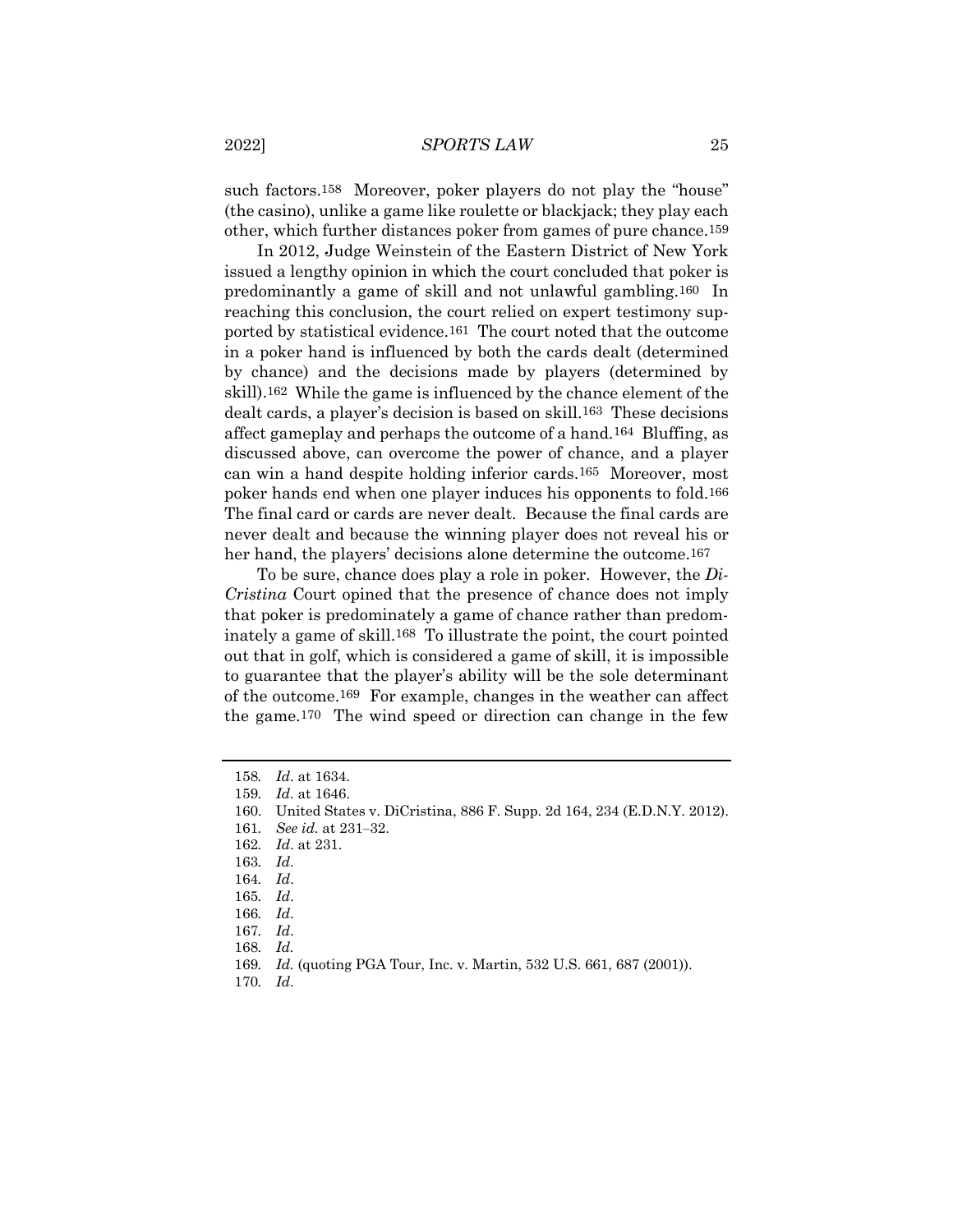minutes between the competitors' shots.171 Players have no control over this; it is purely a matter of chance.172 Thus, chance may have an impact on the outcome of golf tournaments, but no one would dispute that golf is a game of skill.173 The opinion continued by stating that it is not whether some chance or skill is involved in poker, but what element predominates.174 To predominate, skill must account for a greater percentage of the outcome than chance i.e., more than fifty percent.175 Expert testimony showed that: (1) poker involves a large number of complex decisions, which allow players of varying skill to differentiate themselves; (2) many people play poker for a living and consistently win money over time; and (3) players are able to win with starting hands that are weaker than their opponents (for example, by bluffing or bet sizing), indicating that the players' abilities, not the cards, are responsible for the results.176

The District Court's opinion was certainly a victory for poker players, but it was short-lived: on appeal, the Second Circuit Court of Appeals reversed.177 It ruled the argument that poker is a game of skill had no merit because the law of New York was well-settled that poker constituted illegal gambling.178 In other words, there was no issue to be addressed because New York law governed and outlawed poker as unlawful gambling. The Second Circuit noted New York law was clear that poker contained a sufficient element of chance to constitute gambling.179 Controlling New York law acknowledged the element of skill involved in playing poker, but the outcome depends in a material degree upon an element of chance, the draw of the cards.180 The Second Circuit concluded that

179*. Id.* at 98.

180*. Id.* at 98 n.5 (quoting People v. Turner, 629 N.Y.S. 2d 661, 662 (N.Y. Crim. Ct. 1995)).

<sup>171</sup>*. Id.*

<sup>172</sup>*. Id.*

<sup>173</sup>*. Id*.

<sup>174</sup>*. Id.*

<sup>175</sup>*. Id*.

<sup>176</sup>*. Id*. at 231-32.

<sup>177.</sup> United States v. DiCristina, 726 F.3d 92, 106 (2d Cir. 2013).

<sup>178</sup>*. Id.* at 98 n.5.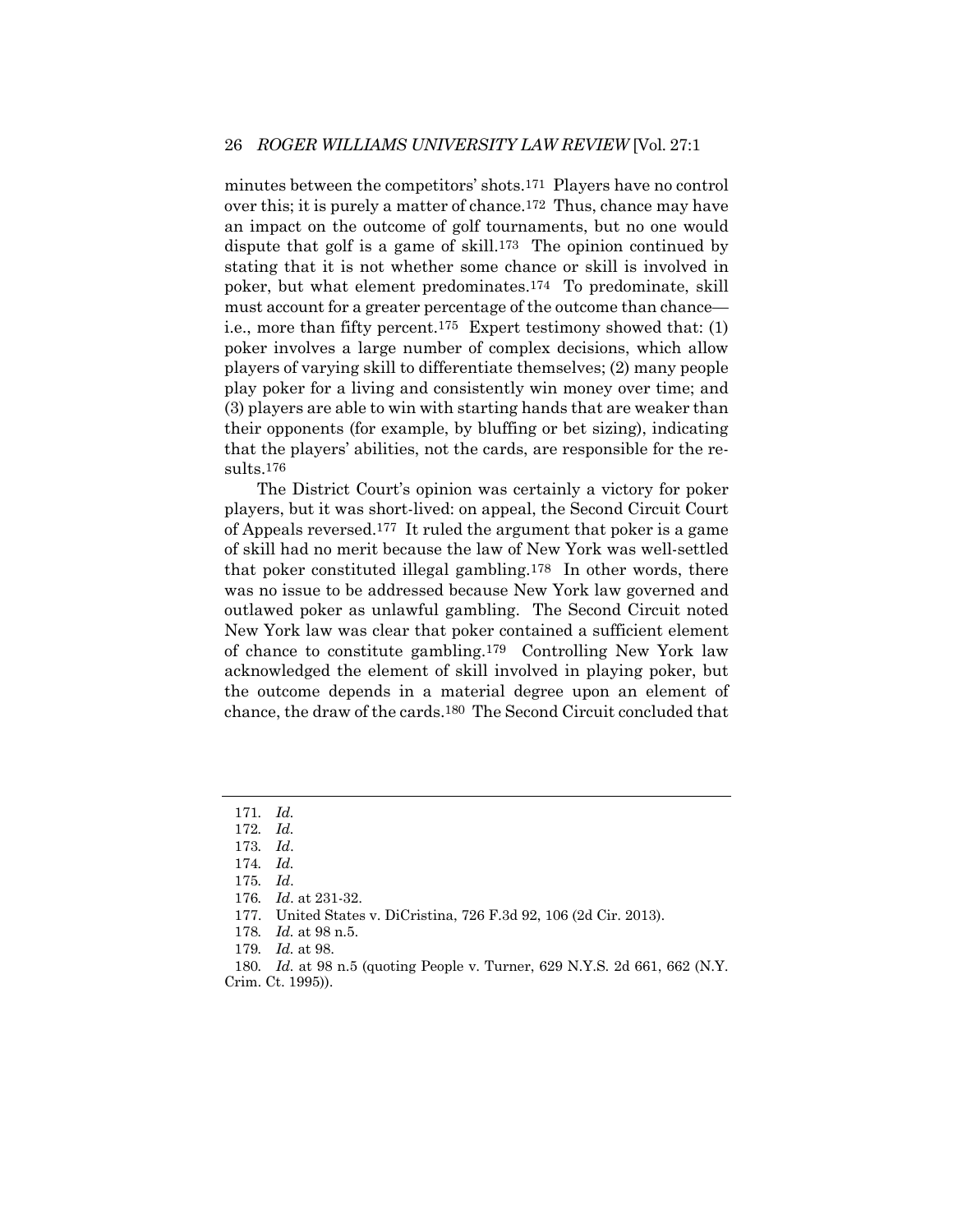an activity constitutes gambling under the relevant federal statute whenever state law makes it so.181

It is important to note that the Second Circuit did not rule on the issue of whether poker is a game of skill or not.182 The District Court's opinion may be viewed as a ruling that poker is a game of skill, however a more precise description of the ruling is that the government, "failed to show that it is more likely than not that chance predominates over skill in poker."183 The government failed to meet its burden, and the failure to meet a burden is not the same as a conclusive finding (in the same way that not guilty does not mean innocent).184 Thus, it would be overreach to state that the District Court found, as a matter of fact, that poker is a game whose outcome is more than fifty percent dependent on skill.185

It is important to note the precise ruling because it may not be possible to quantify how much of poker is skill versus luck. Just as there are arguments that poker is mostly a game of skill, there are equally valid arguments that poker is a game of luck. Even if precise quantification were possible, what percentage of poker can properly be assigned to skill or luck? Every experienced poker player knows that any two cards can win a hand.186 At times, skill is the reason for the truth of this observation. At other times, it is pure, dumb luck.187 Two players with equally strong hands may

<sup>181</sup>*. See generally* Jonathan Hilton, *Refusing to Fold: How Lawrence Di-Cristina Went Bust Fighting for a Novel Interpretation of the Illegal Gambling Business Act*, 83 CIN. L. REV. 1467, 1467 (2015) (summarizing *DiCristina* and criticizing the Second Circuit's interpretation of the Illegal Gambling Business Act).

<sup>182</sup>*. See DiCristina*, 726 F.3d at 98.

<sup>183.</sup> United States v. DiCristina, 886 F. Supp. 2d 164, 234 (E.D.N.Y. 2012).

<sup>184</sup>*. See id.*

<sup>185</sup>*. See id.*

<sup>186</sup>*. Cf. Is Poker Skill or Luck? Let's Get it Right*, POKER LISTINGS, https://www.pokerlistings.com/skill-vs-luck-get-it-right

<sup>[</sup>https://perma.cc/V67N-893B] (last visited Aug. 30, 2021). A study conducted by the Cigital Group revealed that only twelve percent of hands were won by the player with the best cards in-hand. *Id.* This indicates that a player with a worse initial hand can use skills like bluffing to win. *See id.*

<sup>187</sup>*. Cf.* Pete Etchells, *Is poker a game of skill, or a game of luck?*, THE GUARDIAN (Jan. 14, 2015, 2:00 AM), https://www.theguardian.com/science/head-quarters/2015/jan/14/poker-game-skill-luck-cepheus-bot-program [https://perma.cc/WCL4-386E] (a study in the Journal of Gambling Studies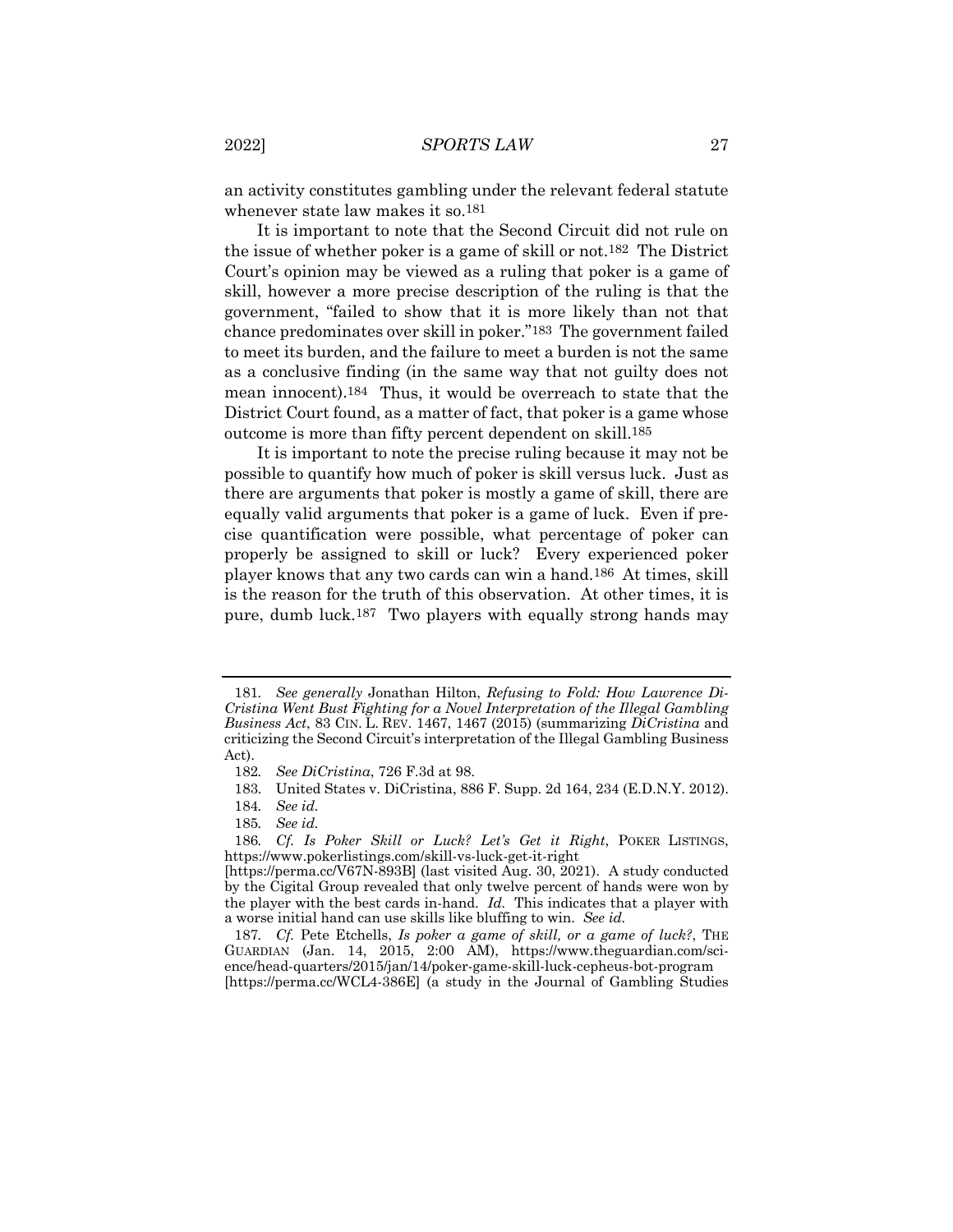have an equal chance to win based solely on the cards in their hands.<sup>188</sup> Thus, the result is determined by the dealer's cards.<sup>189</sup> Even if a player's hand is weak, he or she can still win based on the cards revealed by the dealer.190 However, the odds of being saved in this fashion are extraordinarily low; the odds of flopping a three of a kind with a random hand are 74 to 1.191 The odds of a straight are 77.5 to 1.192 The odds of flopping a flush are 118 to 1.193 Thousands of hands are played in poker tournaments, and the sheer number of hands will inevitably generate such unlikely outcomes. Two players can make rational decisions as an exercise of skill and experience, but the result is determined by luck.194

Another argument that suggests poker is more a game of luck than a game of skill is demonstrated by looking at past winners of the largest annual poker tournament, the Main Event at the World Series of Poker in Las Vegas.195 Before 1990, there were players who won more than once.<sup>196</sup> This suggests skill because of the ability to repeat a result. However, since 1990, no one has won it more than once.197 It should be noted that poker's popularity exploded in the early 2000's from a game frequented by a relatively small universe of professional players to widespread participation and TV

192*. The Odds of Making a Straight in Poker*, 888POKER, https://www.888poker.com/how-to-play-poker/hands/straight-poker-handodds/ [https://perma.cc/5AEG-KWC4] (last visited June 30, 2021).

193*. Poker Odds*, HOME POKER GAMES, https://www.homepokergames.com/ odds.php [https://perma.cc/3GHT-67RJ] (last visited June 30, 2021).

found that there was no material difference in chips between expert and nonexpert poker players after sixty hands).

<sup>188</sup>*. See id.*

<sup>189</sup>*. See id.*

<sup>190</sup>*. See id.*

<sup>191</sup>*. The Odds of Making Three of a Kind in Poker*, 888POKER, https://www.888poker.com/how-to-play-poker/hands/three-of-a-kind-pokerhand-odds/ [perma.cc/MQM3-BU6H] (last visited June 30, 2021).

<sup>194</sup>*. Cf.* Etchells, *supra* note 187.

<sup>195</sup>*. See generally* Steve Beauregard, *WSOP (World Series of Poker) Main Event Winners List*, GAMBOOOL, https://gamboool.com/wsop-world-series-ofpoker-main-event-winners-list [https://perma.cc/33CW-SCM3] (last visited June 30, 2021).

<sup>196</sup>*. Id.*

<sup>197</sup>*. Id.*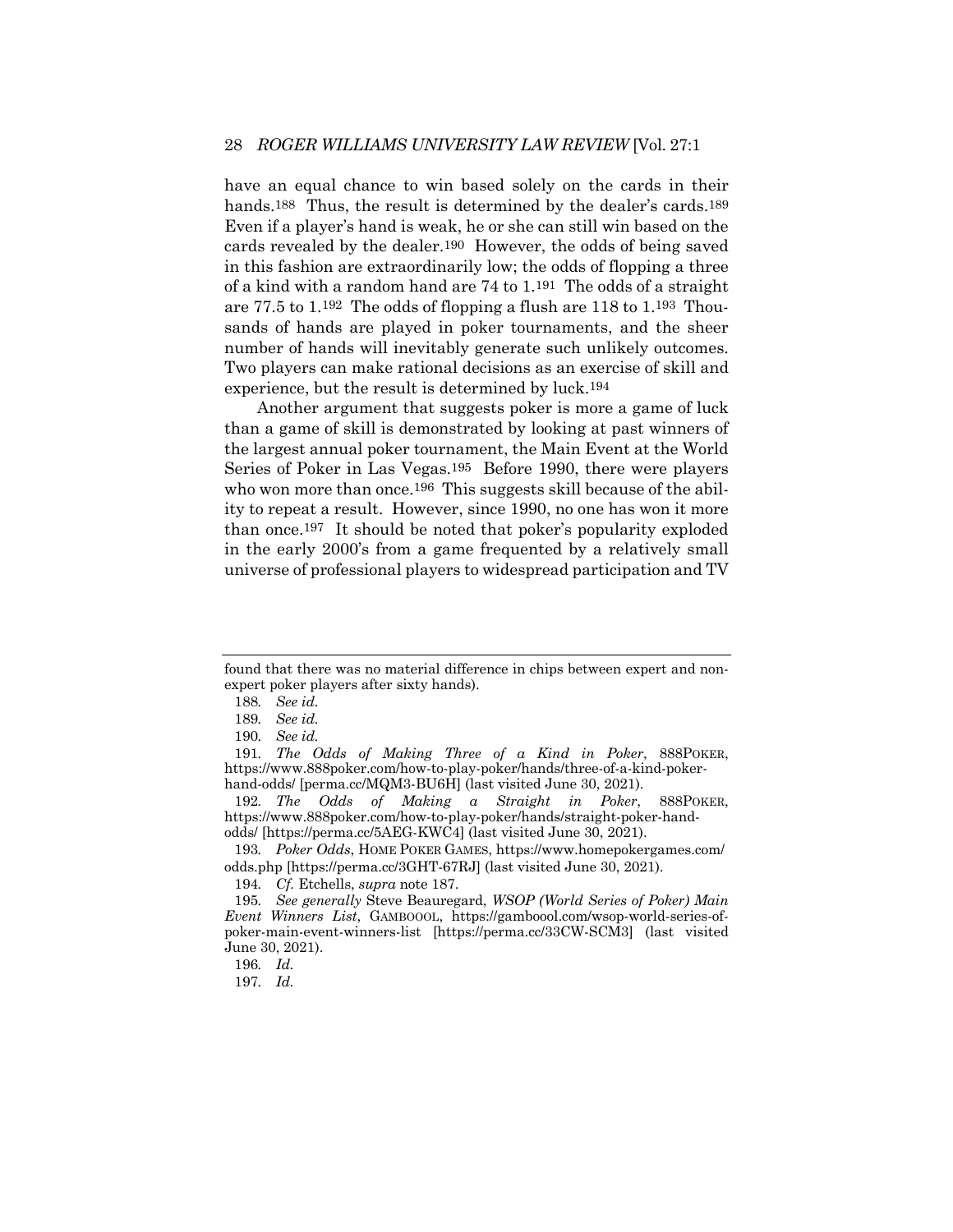coverage.198 So looking at the list of players from 1990 to the present, why have there been no repeat winners? If poker is truly a game of skill, where are the Roger Federers or Michael Phelps with repeat championships? It seems reasonable to conclude that one or more players would repeat their victories, as in tennis, swimming, or other individual sports, if skill were the primary determinant of success. Perhaps no one has repeated a win because each of the Main Event winners since 1990 had one lucky year.

# IV. SHOULD THERE BE CONSISTENCY IN THE LEGAL TREATMENT OF DFS AND ONLINE POKER?

Several commentators have observed that DFS resembles sports gambling more closely than season-long fantasy sports.199 DraftKings has explicitly compared the similarity of the action in DFS to the action in poker.<sup>200</sup> Given the admitted similarity between DFS and poker, why does the law view online DFS as legal, while online poker is largely viewed as illegal. Attempting to justify this different treatment on the basis that one is a game of skill while the other is a game of chance falls flat; this Article has shown that both games are a combination of the two. Moreover, it is impossible

Id.

<sup>198.</sup> There was an explosive surge in the number of people playing poker in 2003. *See* Jake, *Poker's Popularity Waning in Vegas*, LAS VEGAS THEN & NOW (Sept. 6, 2018), https://lasvegasthenandnow.com/is-poker-popularity-waningin-vegas/ [https://perma.cc/7H89-AVM5]. This occurred after an amateur player called Chris Moneymaker (his real name) won the Main Event. It inspired everyday players to believe they too could win millions of dollars. *See id.*

<sup>199</sup>*. See* Holden et al., *supra* note 22, at 122.

<sup>200</sup>*. Id*. at 140. For example, the CEO of DraftKings stated, "The concept is different from traditional fantasy leagues. Our concept is a mashup between poker and fantasy sports." *Id*. He also stated:

So[,] if you go and play DraftKings, it actually in many ways has a similar feel to poker. The game have [sic] payout structures that are similar and there's a lot of different variety; we can play head to head, we have [ ] larger tournaments. So[,] if you basically take anybody who is into poker, who is a poker fan; they also happen to like sports. It's a very natural fit. There's lot[s] of people who like sports. So being able to go to the poker market and attract customers [in] there has led to a lot of great customers [sic] acquisition. I think for a poker player, it is just much easier to immediately get and understand the product. It is just a great place for us to advertise.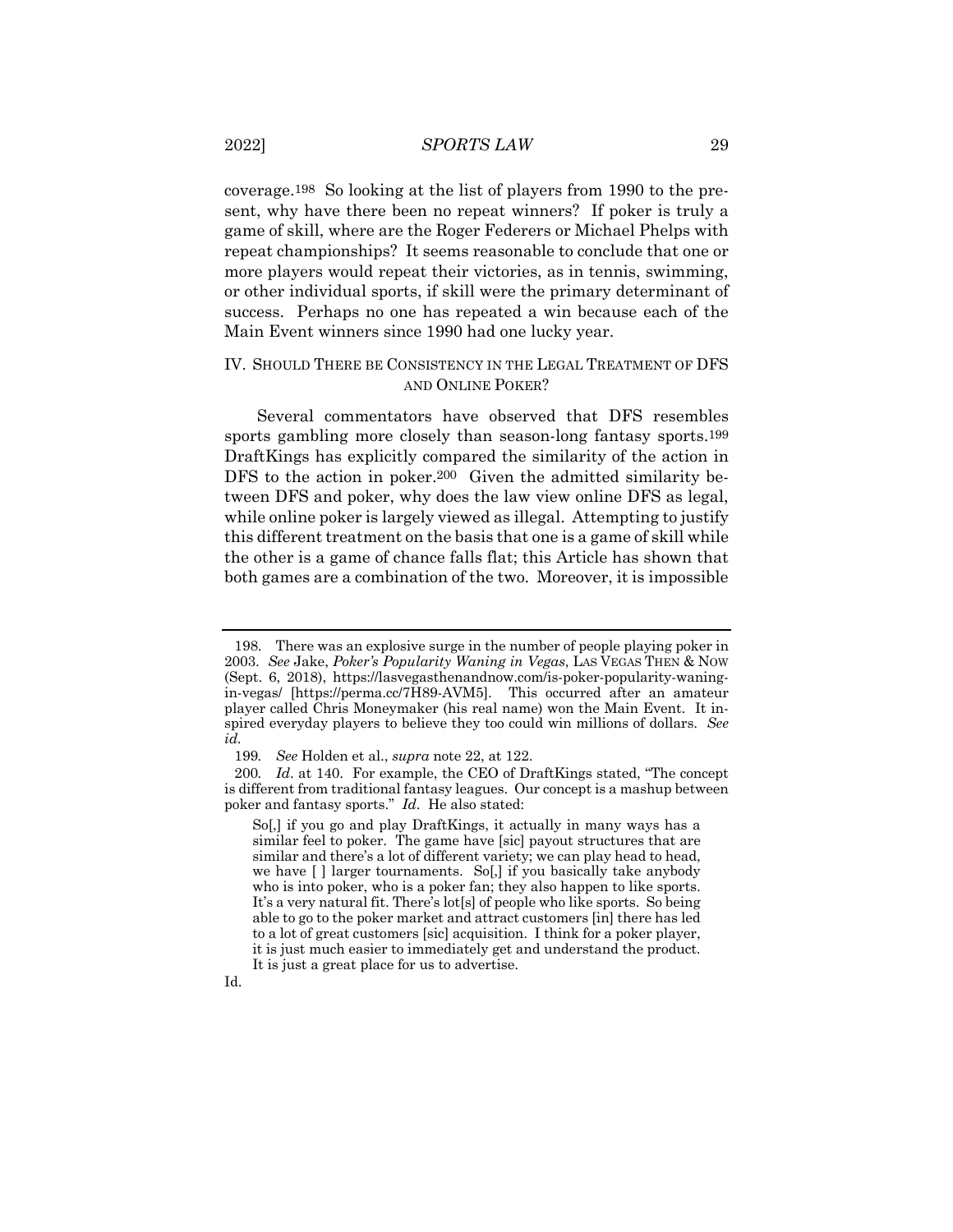to provide a conclusive answer as to whether luck or skill predominates in either game. A common saying among poker players goes, "I'd rather be lucky than good." If one accepts the conclusion that it is not possible to quantify whether luck or skill predominates, then there is no principled reason for treating them differently.

Moreover, the law's treatment of the two rests on shaky foundations. DFS rely on the UIGEA's carve-out for fantasy sports. However, there is no evidence to suggest that the law was intended to protect DFS. The carve-out language certainly helps, and perhaps DFS fall squarely within the protection of the carve-out. But, if UIGEA's proponents wanted certainty, they should have probably drafted different language if given the opportunity. There are ways to draft unambiguous language to protect DFS, but the UIGEA does not provide that absolute protection. The treatment of online poker is similarly flawed under existing law. First, states do not agree on poker's legality (putting aside, for the moment, whether it is online or not).201 Poker is legal in California but is illegal in almost every other state.202 If live poker is legal in California, why is online poker unlawful there? In Rhode Island, for example, live poker is legal and offered at one of its casinos, but online poker is legally unavailable.203 This is the situation for poker, but online DFS games are legally available in both states.

#### **CONCLUSION**

The purpose of this Article is not to argue that DFS should be illegal or that online poker should be legal. The assertion of this paper is that both ought to be treated similarly. If one is legal, both should be, and vice-versa. There appears to be no principled distinction to treat the two differently. Moreover, there is no principled justification to argue bald conclusions that one is a game of

<sup>201</sup>*. See generally US Poker Legislation: Where Can You Play Online Poker?*, POKER NEWS, https://www.pokernews.com/us-poker-map/ [https://perma.cc/9QCD-DUEW] (last visited Aug. 30, 2021).

<sup>202.</sup> Exceptions to this general rule are Nevada, New Jersey, Michigan, Pennsylvania, West Virginia, and Delaware. *See id.*

<sup>203</sup>*. Table Games—Twin River Casino Hotel*, TWINRIVER.COM, https://www.twinriver.com/table-games/ [https://perma.cc/NV3S-H6SG] (last visited Aug. 29, 2021); *Where You Can Play Online Poker in Rhode Island*, POKER NEWS, https://www.pokernews.com/us-poker-map/rhode-island.htm [https://perma.cc/2C2Q-RZJD] (last visited Aug. 29, 2021).